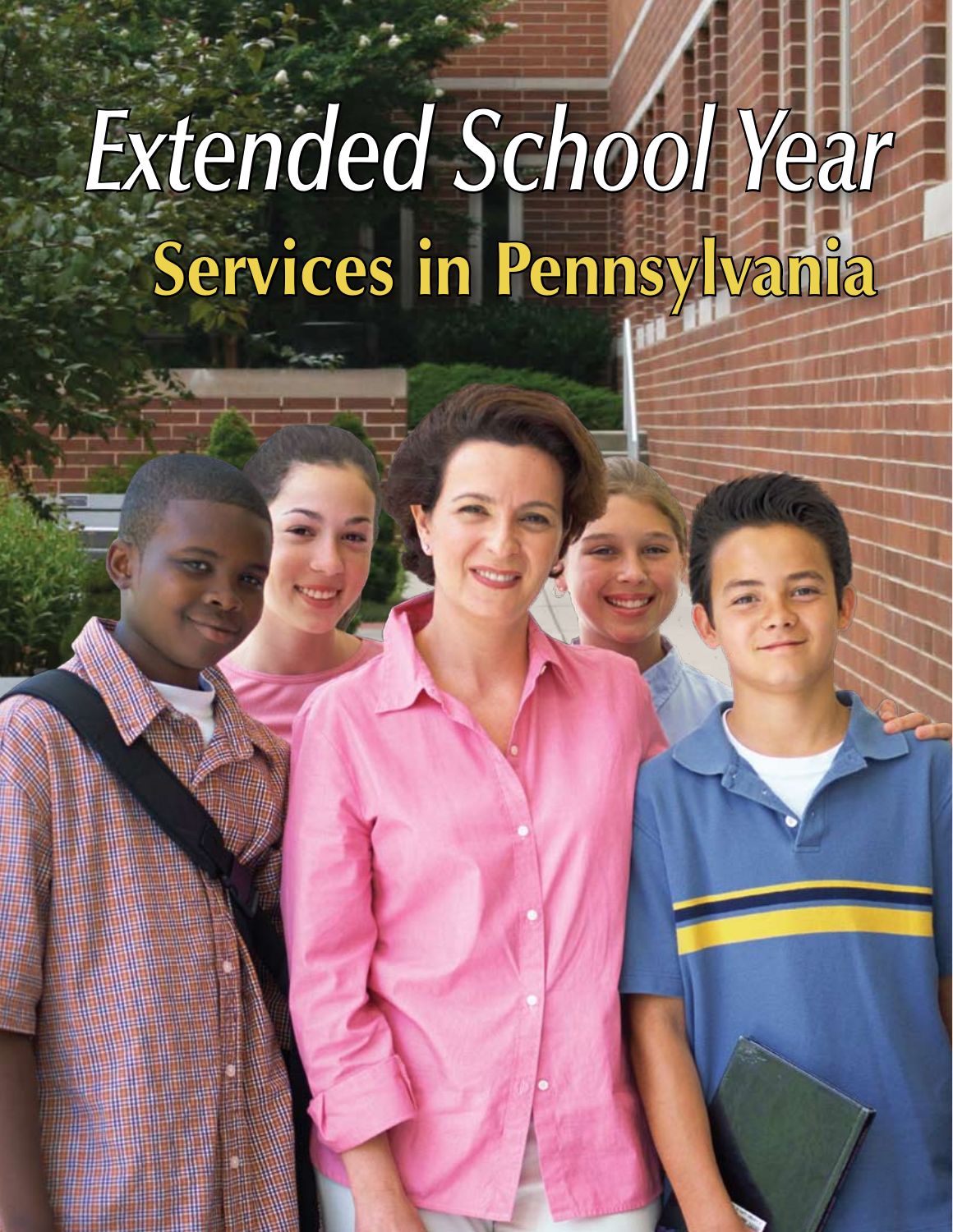#### **Message from the Director of the Bureau of Special Education**

I am pleased to provide consumers with this guide to Extended School Year (ESY) services. It is intended to be a comprehensive compilation of documents that will provide direction, respond to questions, and guide parents and local education agencies in making determinations about ESY services.

Decisions regarding a student's need for ESY services are intricately related to the progress that the student is making in his or her overall instructional program. Information about progress monitoring is available on the Pennsylvania Department of Education (PDE) website (www.education.state.pa.us) and the Pennsylvania Training and Technical Assistance Network (PaTTAN) website (www.pattan.net).

I hope that you will find this guide useful, as we continue in the effort to provide outstanding educational programs for all students with disabilities in Pennsylvania.

John J. Tommasini Director, Bureau of Special Education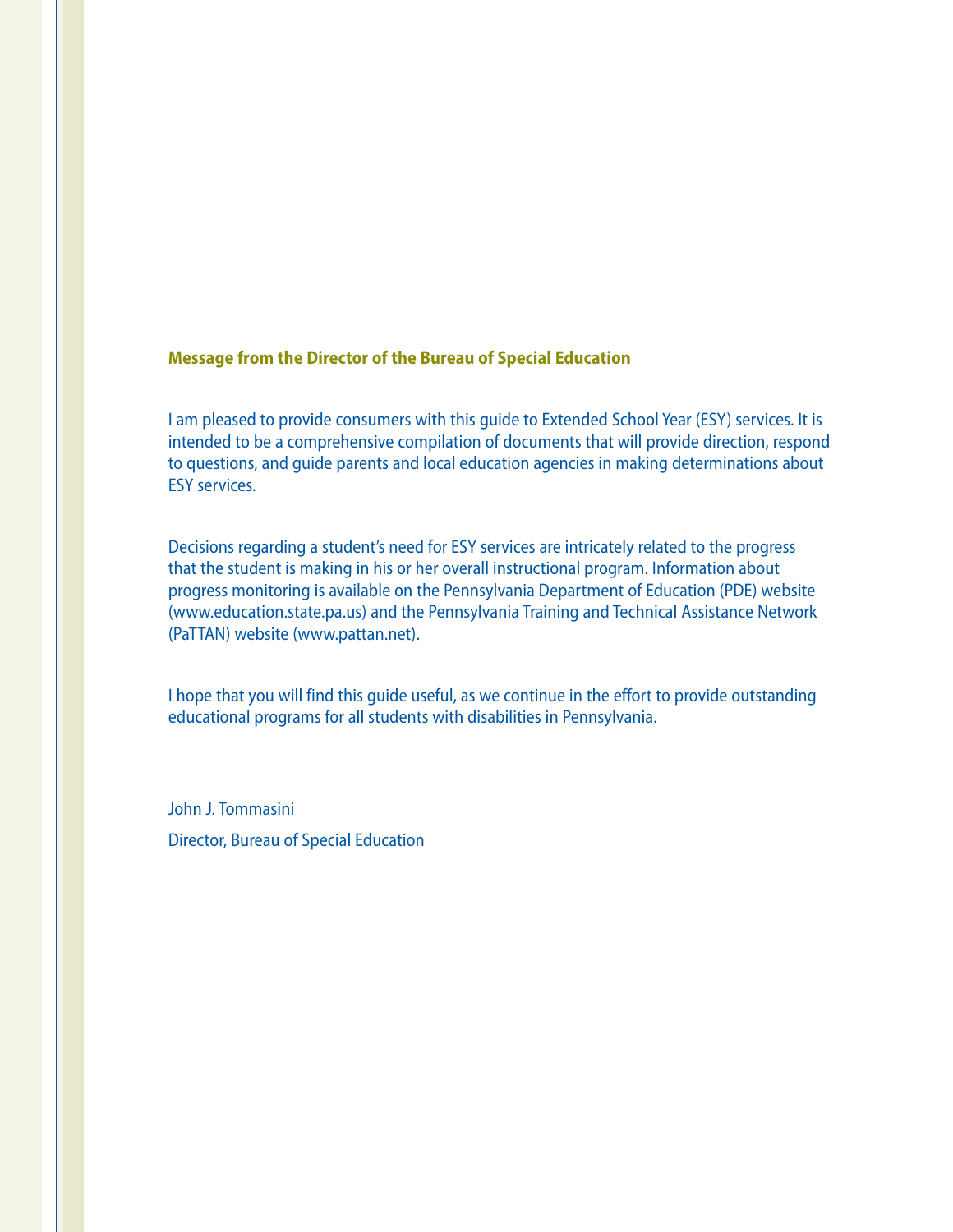# **table of contents**

## **Regulatory Requirements for ESY**

## **Technical Assistance Documents on ESY**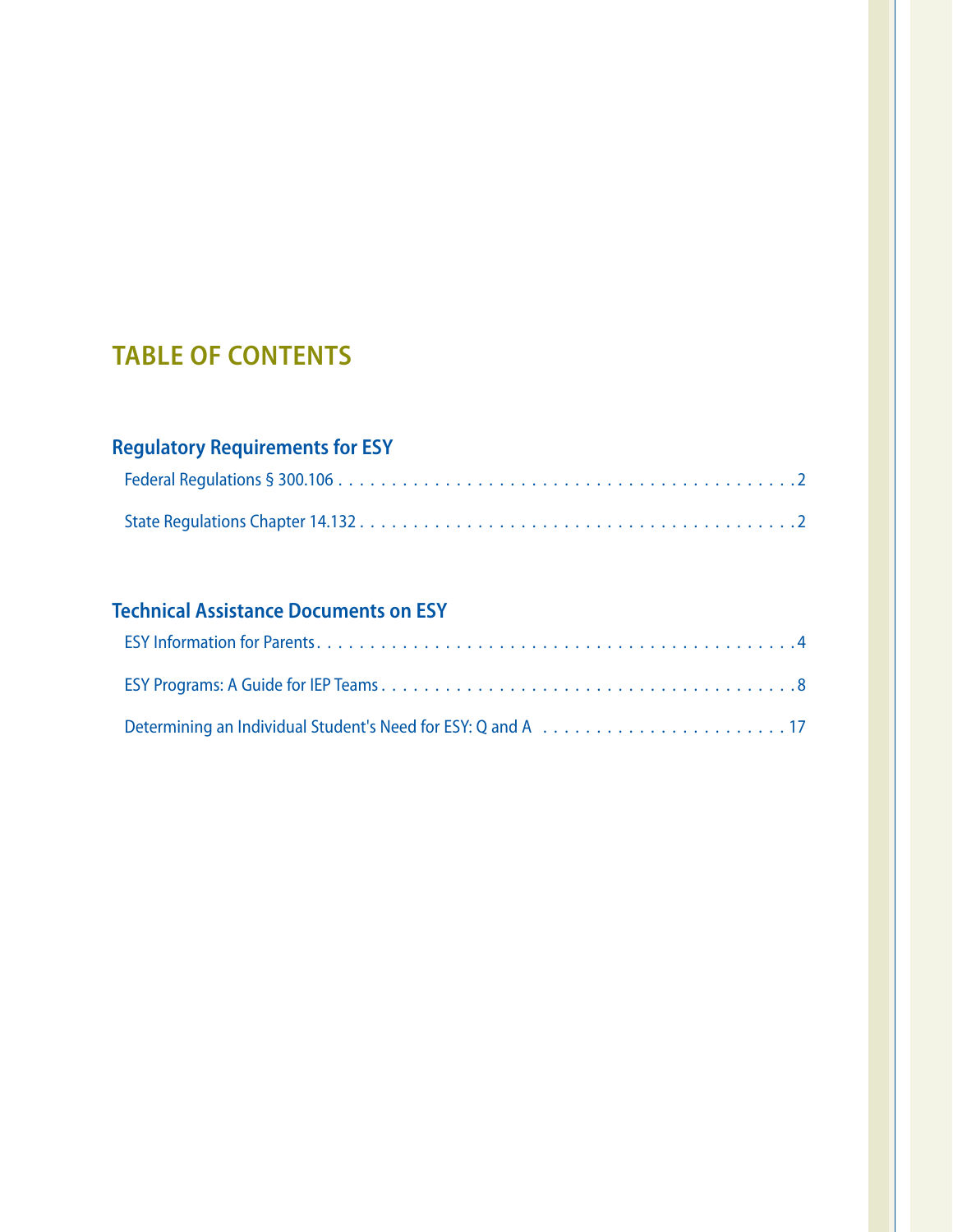#### **Regulatory Requirements**

# **Federal Regulations Part 300.106 State Regulations Chapter 14.132**

#### **§ 300.106 Extended school year services.**

- (a) *General.*
	- (1) Each public agency must ensure that extended school year services are available as necessary to provide FAPE, consistent with paragraph (a)(2) of this section.
	- (2) Extended school year services must be provided only if a child's IEP Team determines, on an individual basis, in accordance with §§ 300.320 through 300.324, that the services are necessary for the provision of FAPE to the child.
	- (3) In implementing the requirements of this section, a public agency may not—
		- (i) Limit extended school year services to particular categories of disability; or
		- (ii) Unilaterally limit the type, amount, or duration of those services.
- (a) *Definition.* As used in this section, the term extended school year services means special education and related services that—
	- (1) Are provided to a child with a disability—
		- (i) Beyond the normal school year of the public agency;
		- (ii) In accordance with the child's IEP; and
		- (iii) At no cost to the parents of the child; and
	- (2) Meet the standards of the SEA.

#### **§14.132 ESY.**

- (a) In addition to the requirements incorporated by reference in 34 CFR 300.106 (relating to extended school year services), school entities shall use the following standards for determining whether a student with disabilities requires ESY as part of the student's program:
	- (1) At each Individualized Education Program (IEP) meeting for a student with disabilities, the school entity shall determine whether the student is eligible for ESY services and, if so, make subsequent determinations about the services to be provided.
	- (2) In considering whether a student is eligible for ESY services, the IEP team shall consider the following factors; however, no single factor will be considered determinative:
		- (i) Whether the student reverts to a lower level of functioning as evidenced by a measurable decrease in skills or behaviors which occurs as a result of an interruption in educational programming (Regression).
		- (ii) Whether the student has the capacity to recover the skills or behavior patterns in which regression occurred to a level demonstrated prior to the interruption of educational programming (Recoupment).
		- (iii) Whether the student's difficulties with regression and recoupment make it unlikely that the student will maintain the skills and behaviors relevant to IEP goals and objectives.
		- (iv) The extent to which the student has mastered and consolidated an important skill or behavior at the point when educational programming would be interrupted.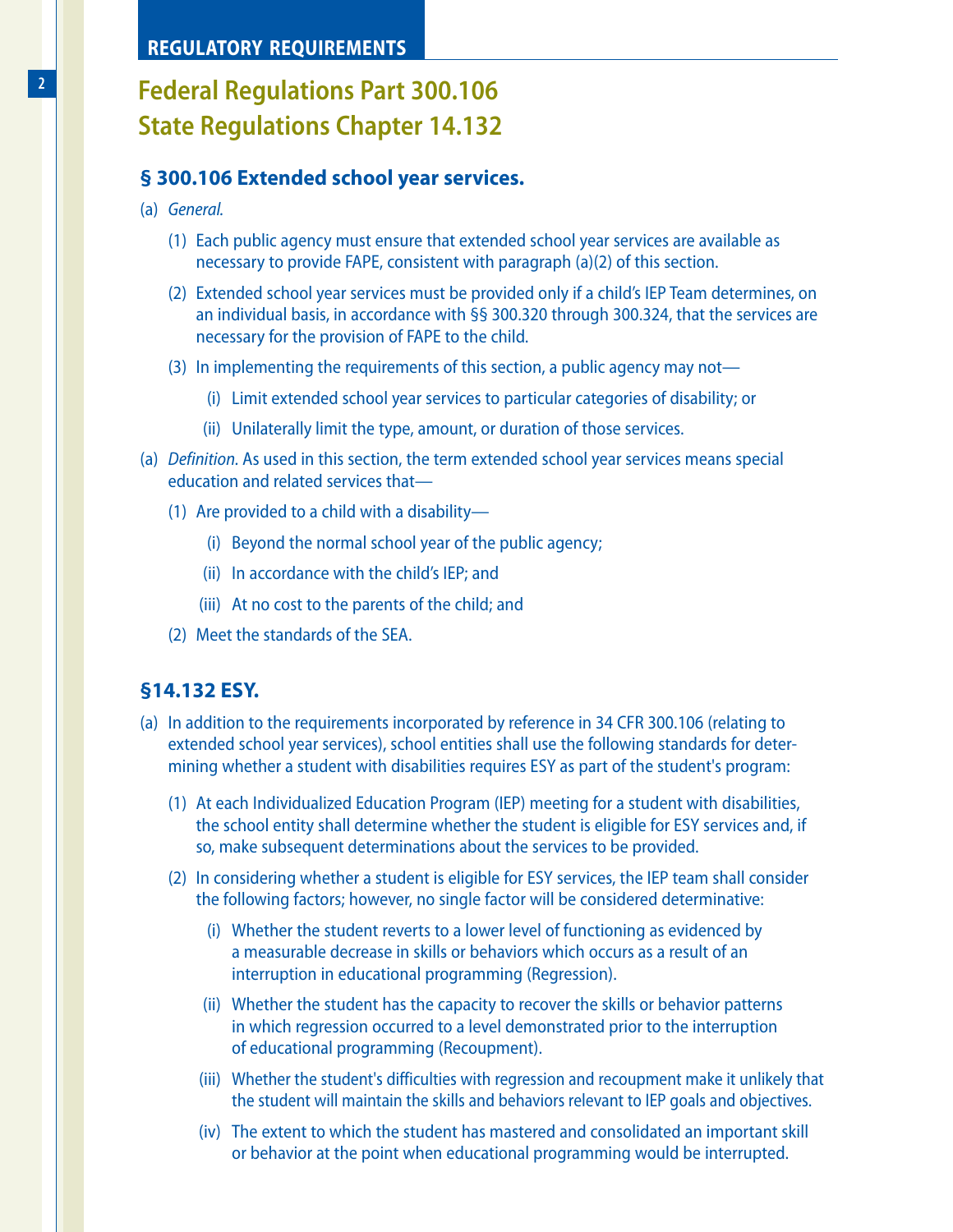- **<sup>3</sup>** (v) The extent to which a skill or behavior is particularly crucial for the student to meet the IEP goals of self-sufficiency and independence from caretakers.
- (vi) The extent to which successive interruptions in educational programming result in a student's withdrawal from the learning process.
- (vii) Whether the student's disability is severe, such as autism/pervasive developmental disorder, serious emotional disturbance, severe mental retardation, degenerative impairments with mental involvement and severe multiple disabilities.
- (b) Reliable sources of information regarding a student's educational needs, propensity to progress, recoupment potential and year-to-year progress may include the following:
	- (1) Progress on goals in consecutive IEPs.
	- (2) Progress reports maintained by educators, therapists and others having direct contact with the student before and after interruptions in the education program.
	- (3) Reports by parents of negative changes in adaptive behaviors or in other skill areas.
	- (4) Medical or other agency reports indicating degenerative-type difficulties, which become exacerbated during breaks in educational services.
	- (5) Observations and opinions by educators, parents and others.
	- (6) Results of tests including criterion-referenced tests, curriculum-based assessments, ecological life skills assessments and other equivalent measures.
- (c) The need for ESY services will not be based on any of the following:
	- (1) The desire or need for day care or respite care services.
	- (2) The desire or need for a summer recreation program.
	- (3) The desire or need for other programs or services that, while they may provide educational benefit, are not required to ensure the provision of a free appropriate public education.
- (d) Students with severe disabilities such as autism/pervasive developmental disorder, serious emotional disturbance; severe mental retardation; degenerative impairments with mental involvement; and severe multiple disabilities require expeditious determinations of eligibility for extended school year services to be provided as follows:
	- (1) Parents of students with severe disabilities shall be notified by the school entity of the annual review meeting to encourage their participation.
	- (2) The IEP review meeting must occur no later than February 28 of each school year for students with severe disabilities.
	- (3) The Notice of Recommended Educational Placement shall be issued to the parent no later than March 31 of the school year for students with severe disabilities.
	- (4) If a student with a severe disability transfers into a school entity after the dates in paragraphs (2) and (3), and the ESY eligibility decision has not been made, the eligibility and program content must be determined at the IEP meeting.
- (e) School entities shall consider the eligibility for ESY services of all students with disabilities at the IEP meeting. ESY determinations for students other than those described in subsection (d) are not subject to the time lines in subsection (d). However, these determinations shall still be made in a timely manner. If the parents disagree with the school entity's recommendation on ESY, the parents will be afforded an expedited due process hearing.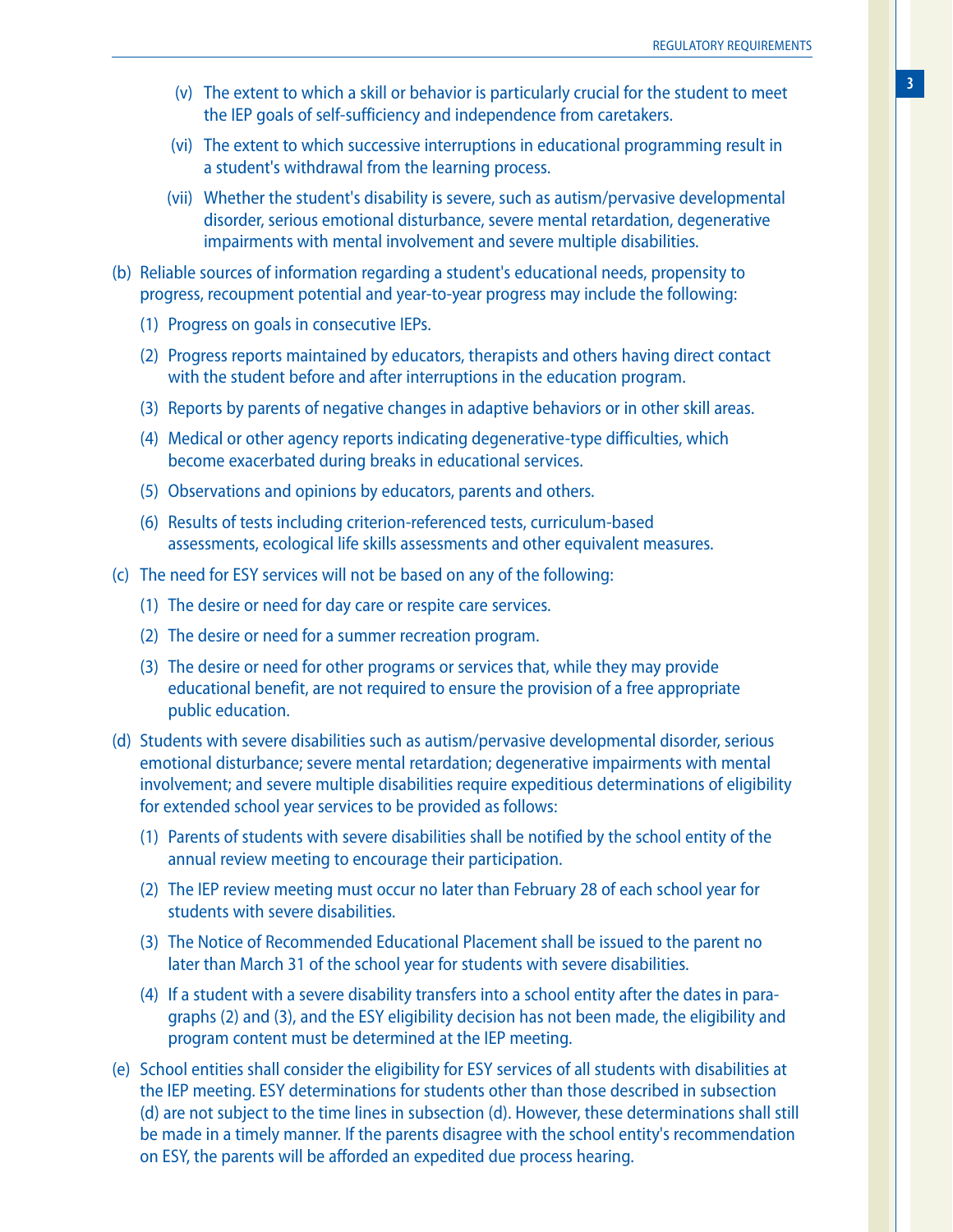## **Extended School Year (ESY) Information for Parents**

#### **What is Extended School Year?**

Extended School Year (ESY) services are special education and related services provided to students with disabilities beyond the regular 180-day school year. The Individuals with Disabilities Education Act (IDEA), the federal special education law, requires school districts, intermediate units, and charter schools to provide ESY services if a student needs these services to receive a free appropriate public education (FAPE). In some cases, interruptions in the school schedule, such as summer break, weekends, and holidays, will result in children with disabilities losing many of their basic skills and taking a long time to get those skills back once school begins again. ESY services are provided during breaks in the educational schedule to prevent this loss.

#### **What is not ESY?**

Extended School Year services are not day care or respite services. They are not a summer recreation program or other programs or services that are not required to ensure the provision of a free, appropriate public education (FAPE) to a student — even if they provide some educational benefit.

#### **Who decides if a student with a disability receives ESY services?**

Every student with a disability, who qualifies for special education, has an Individualized Education Program (IEP). It describes the programs and services necessary for FAPE. This plan is written at a meeting of the IEP team, which is made up of the student's parents, teachers, and other educational professionals. One of the issues discussed and decided upon at the IEP meeting is whether or not the student needs ESY services as part of the special education program. ESY must be considered each year for every child with a disability at the IEP meeting, not just for students with certain categories of disability or those with severe disabilities. For a step-by-step process for making ESY decisions, see *Extended School Year: A Guide for IEP Teams,* on page 8.

#### **When will the ESY decision be made?**

ESY decisions are made at the IEP meeting. There is guidance from the Pennsylvania Department of Education regarding students who are identified as severely handicapped — mentally, physically or emotionally. Decisions about ESY for this target group of students need to be made by February 28 of each year, in order to be sure that parents have sufficient time to exercise their procedural safeguards rights, if necessary. This means that the Notice of Recommended Educational Placement/ Prior Written Notice (NOREP/PWN) concerning the school district's, intermediate unit's, or charter school's recommendation regarding eligibility for ESY can be issued no later than March 31, in order to give parents enough time to raise concerns.

The federal court decision in Armstrong v. Kline established the mandate in Pennsylvania for ESY programming for children with any type or severity of disability who meet the court's eligibility standard. According to court guidelines, each LEA must consider ESY programming for students in the Armstrong "target groups" at the time of the annual review of the IEPs. "Target groups" consist of those students with severe emotional disturbances, autism, moderate and severe levels of retardation, or multiple disabilities.

For purposes of ESY eligibility determination, the IEP review meeting is to occur no later than February 28 of each school year for these students. Notice of the team's determination (NOREP) is to be issued to the parent no later than March 31 of the school year. These timelines offer a way to comply with guidance in the federal regulations that states that public agencies should make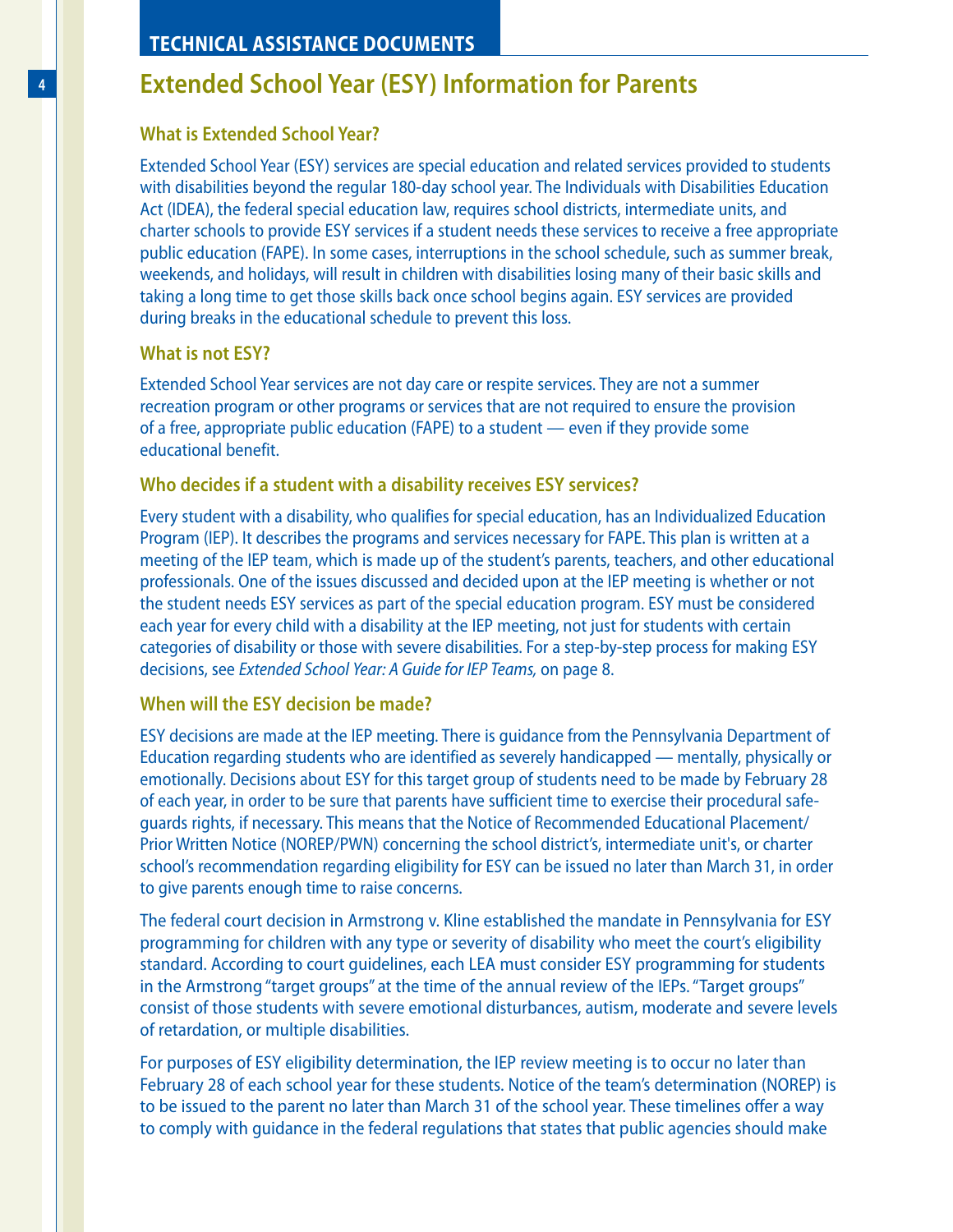determination of need in a timely manner so that a student with a disability who requires ESY services in order to receive FAPE can obtain the necessary services (Fed. Reg., Vol. 64, No. 48, Attachment 1, p. 12576). An eligibility determination would be considered timely if there were sufficient time for the parent to appeal a denial of ESY services before the break in services occurs.

ESY determinations for students who are not from a "target group" are not subject to the above timelines, but must still be made as soon as possible in accordance with the timelines in Chapter 14. If the parents of those non-target group students disagree with the LEA's recommendation, the parents will be afforded due process.

In considering the need for ESY services, the IEP team may decide to postpone a decision until a later date. In such circumstances, the LEA must ensure that the team reconvenes within a timely manner, as above.

#### **What is the ESY decision based on?**

The IEP team makes its decision about providing ESY services by looking at information about the student's performance that has been gathered all year. Some of this information measures student achievement before and after breaks from school. The team can also gather information from teachers' and parents' observations of the student's behavior and skills before and after breaks. Medical or other agency reports can also be accessed. The team needs to look at factors like:

- Will the student regress (revert to a lower level of functioning) in skills or behaviors as a result of an interruption in educational programming?
- Will the student take a long time to recoup (recover) the skills or behavior patterns that were lost during a break in educational programming?
- Will a pattern of difficulties with regression and recoupment make it unlikely that a student will maintain the skills and behaviors relevant to IEP goals and objectives?
- Will a lapse in services substantially reduce a student's chances of ever learning a critical life skill or behavior related to the IEP?
- Is the student at a crucial stage in mastering a life skill that is related to the IEP goals of self-sufficiency and independence from caregivers?
- Does the student have a severe disability such as autism/pervasive developmental disorder, a serious emotional disturbance, severe mental retardation, degenerative impairments with mental involvement or severe multiple disabilities?

#### **No one factor, however, can be used to determine eligibility for ESY services.**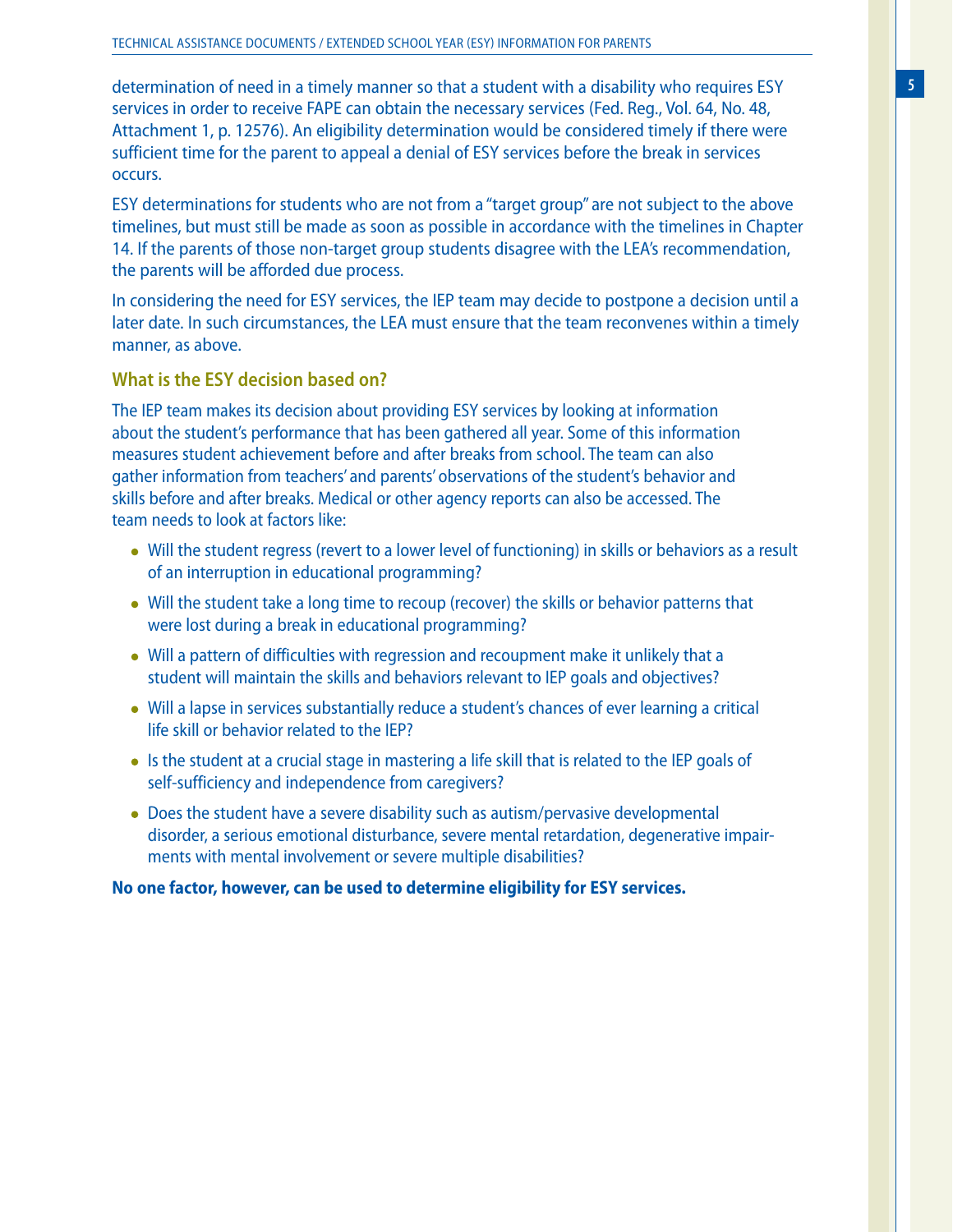#### **Which services will be provided during the Extended School Year?**

The IEP team will determine which services and how much of these services will be provided during the extended school year. The team may decide that the student will continue all the services received during the regular school year, or it may decide that the student will only receive a portion of services or one specific service. This decision is based on the needs of each student.

#### **Where will ESY be provided?**

The IEP team determines where ESY will be provided. It can be provided at many different places, like in school or at a job site. It is always provided in the least restrictive environment (LRE) that is appropriate for the student. This means that the student with disabilities is placed in a situation that allows opportunities to be with students who are not disabled. However, the school district, IU, or charter school is not required to assemble nondisabled students just to make the ESY environment less restrictive. ESY services can be provided in a noneducational setting if the IEP team determines that the student can receive appropriate ESY services in that setting.

#### **Is there a charge for ESY services?**

No. ESY services are provided in order that the student receives a free appropriate public education. Therefore, ESY services, including required special education and related services such as occupational therapy, physical therapy, or transportation, must be provided at no cost to the parent.

If an LEA elects to provide ESY services in a nontraditional setting such as a community recreation program, the parent could be assessed a fee for the "recreational portion" of a program that is not required for provision of FAPE, consistent with the fee charged to the parent of any child in the program. However, an LEA would have to exercise caution that other service delivery options to provide ESY services are available for those parents who are unable or unwilling to assume the costs of the recreational program.

#### **What happens if parents and the IEP team do not agree about ESY services?**

If parents and the school entity do not agree about ESY services and cannot resolve their differences in the IEP meeting, a notice (NOREP/PWN) will be sent to the parents explaining the IEP team's decision. If parents still disagree, they can ask for another IEP meeting, request free mediation services, or request a due process hearing. Mediation services use a neutral, specially-trained mediator who meets with both parties and helps them reach an agreement. A due process hearing is held before an impartial hearing officer who listens to both sides and then makes a written decision. If the parent requests mediation or a due process hearing, the pendency provisions of state and federal law apply, and there should be no change in ESY eligibility or program, unless agreed to by the parties, pending completion of due process proceedings. More information about parents' rights and due process is provided in the Procedural Safeguards Notice that is distributed with the NOREP/PWN.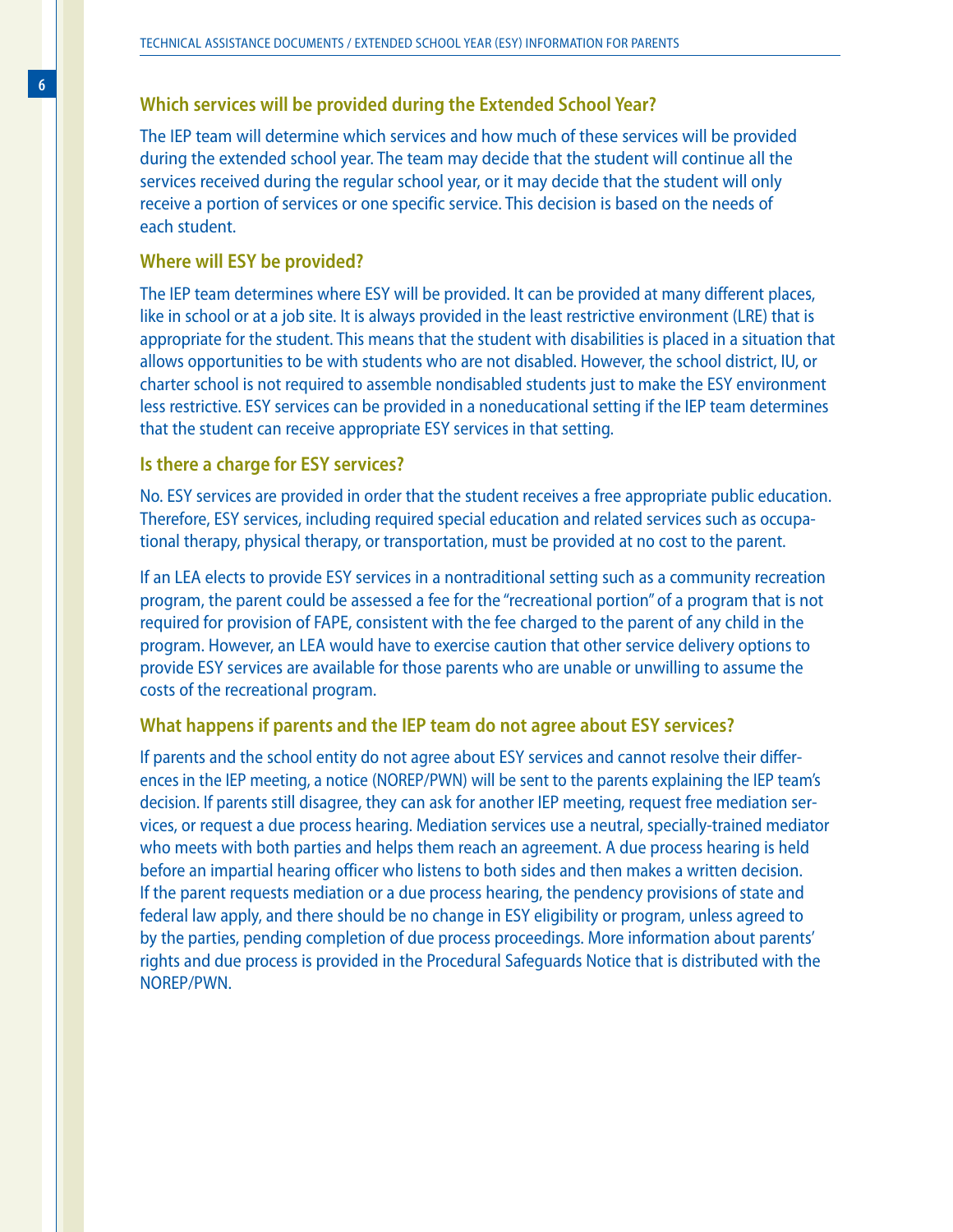#### **For more information about ESY contact:**

- Special Education ConsultLine 800-879-2301 (V/TTY)
- Parent Education Network 800-522-5827 (V/TTY)
- Parent Education and Advocacy Leadership Center 866-950-1040 (V/TTY)
- Your local school district See local telephone directory blue pages
- Your local intermediate unit See local telephone directory blue pages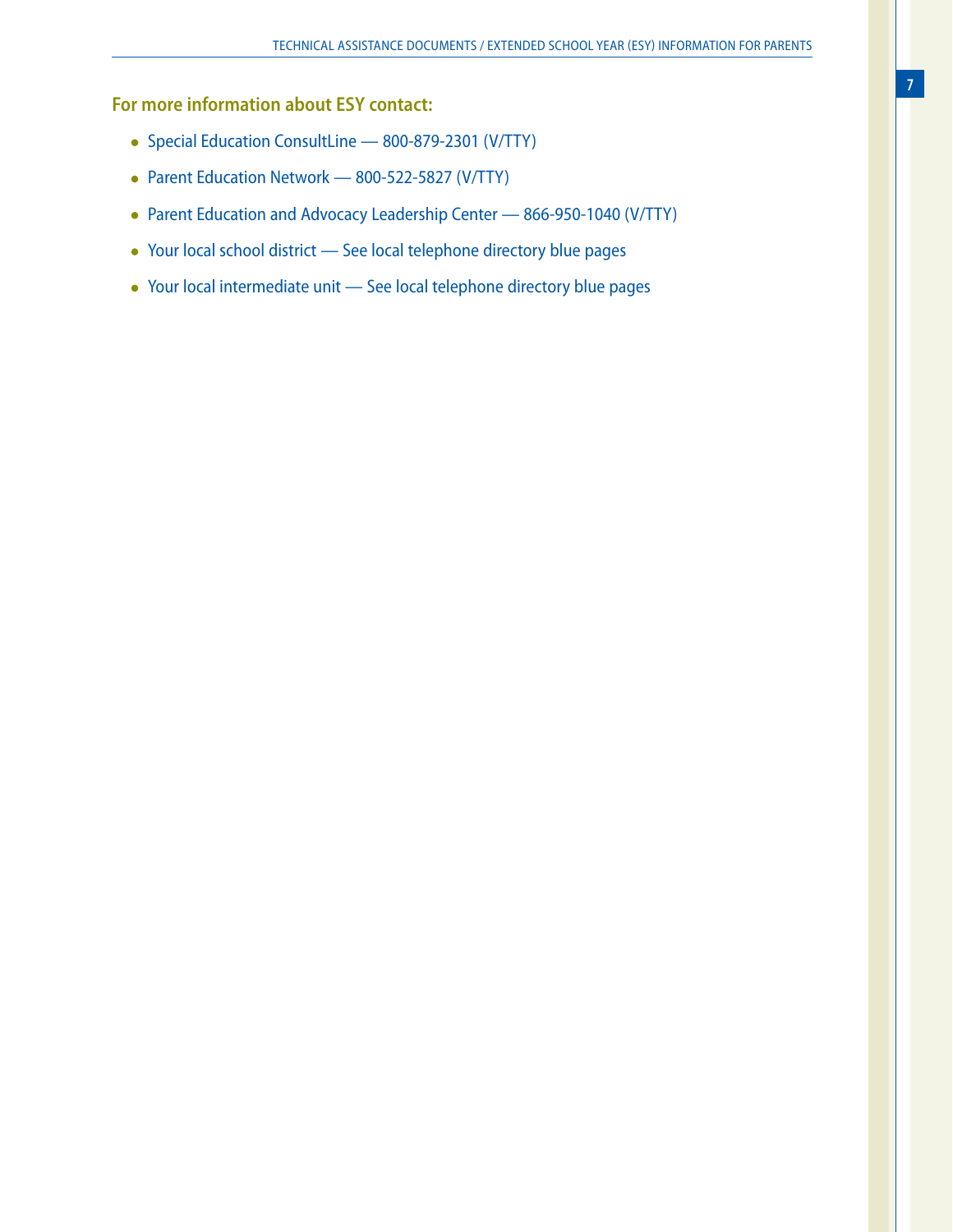## **Extended School Year Programs: A Guide for IEP Teams**

#### **Purpose**

When a student requires additional time beyond the school year to benefit from the special education program described in the Individualized Education Program (IEP) plan, Extended School Year (ESY) services may be necessary. This document provides guidance to IEP teams as they gather data and then make data-based decisions regarding the need for ESY programs for each child with a disability. The guide includes a recommended sequence of steps for IEP teams to follow, as well as an "ESY Checklist" to be used to gather information. While this guide provides suggested approaches, it is not mandated that an LEA adopt this particular approach. LEAs may have alternative systems in place that they can continue to use, as long as they conform with requirements.

#### **Introduction**

All students with disabilities, who qualify for special education services, must be considered for ESY eligibility at each IEP meeting. The type, amount, duration or location of those services may not be predetermined or limited based on category of disability or severity of disability.

The basic steps in the ESY decision-making process are:

- Step 1: Gather information regarding student progress (especially after breaks in the school schedule).
- Step 2: Make the determination regarding ESY eligibility at an IEP team meeting.
- Step 3: Document the ESY determination on the IEP format.
- Step 4: Issue the Notice of Recommended Educational Placement (NOREP), if appropriate.

Specific timelines are required for a Target Group of students, identified in the Pennsylvania ESY lawsuit Armstrong v. Kline as students with severe disabilities such as autism, serious emotional disturbance, severe mental retardation, degenerative impairments with mental involvement and severe multiple disabilities. IEP meetings for this target group must occur no later than February 28 of each school year. For students in this target group, the Notice of Recommended Educational Placement (NOREP) containing the ESY decision is to be issued to parents no later than March 31. Timelines for other students must allow for parents to have sufficient opportunity to exercise due process rights if they disagree with the IEP team recommendation for ESY.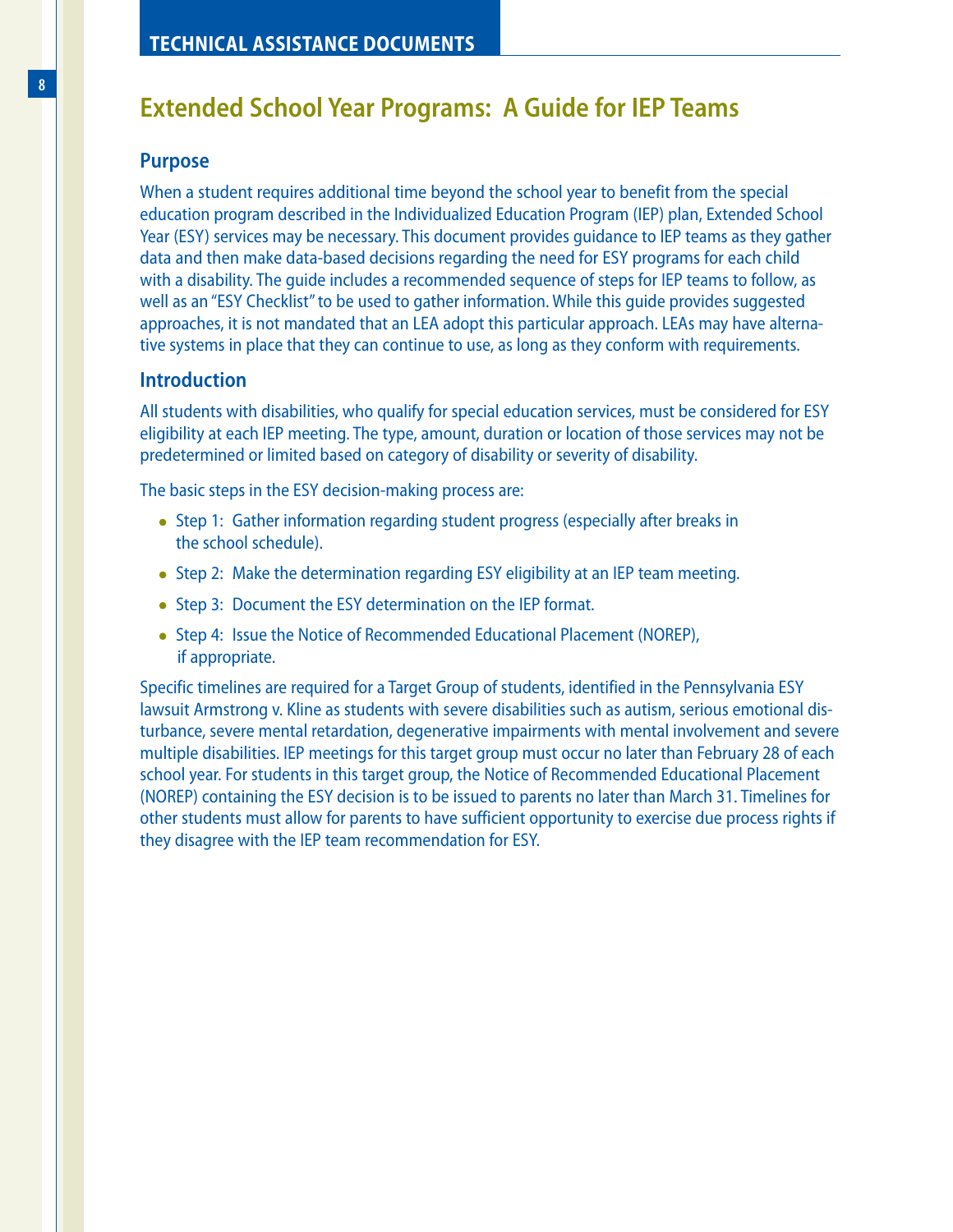#### **The ESY Decision-Making Process**

#### **Step 1: Gather information**

The first step in the ESY decision-making process is to gather the information that will be used by the IEP team to make the ESY eligibility decision. Reliable sources of information may include:

- Progress toward goals on consecutive IEPs
- Progress reports maintained by educators, therapists, and others having direct contact with the student before and after interruptions in education
- Medical or other agency reports indicating degenerative-type difficulties, which increase or become more extreme during breaks in educational services
- Observations and opinions by educators, parents and others
- Results of tests including criterion-referenced tests, curriculum-based assessments, ecological life skills assessments and other equivalent measures
- Data collected while monitoring student progress

Information on a student's progress on IEP goals and objectives should be collected all year long, especially just before and just after interruptions in educational programming. This information should also be reported to parents as part of the progress-reporting requirement.

Data for the ESY determination need to provide information about the following factors:

• **Regression/Recoupment** — Regression refers to how much knowledge or how many skills a student loses due to a break in educational programming. Recoupment is how long it takes for the student to get that knowledge or those skills back to the level they were before the break.

*Example: Before winter break, John knew his times tables up to 5's. After break, he could only recite 2's and 3's. It took him 20 school days to relearn 4's and 5's.*

*Data gathered: Progress monitoring reports on skill levels before and after breaks. Information on how long it takes for a student to relearn what was lost. Results of tests given before and after breaks.*

• **Mastery** — When a student is learning a crucial skill or series of steps necessary for the mastery of a skill, or when a student has not yet completed the number of repetitions necessary to master a skill and there is a break in the educational programming. The student would have to relearn all the necessary steps for mastery from the beginning.

*Example: Philip is learning how to dress himself. He has learned all the steps except for the final step of fastening his shirt. It has taken him all year and innumerable repetitions to learn the process up to this point. His IEP meeting is this week. It is unlikely that Phil will learn the last step and have enough time to perform an adequate amount of repetitions to master this skill before the end of the school year.* 

*Data gathered: Progress monitoring information regarding his dressing goal. Tallies of repetitions necessary for mastery.*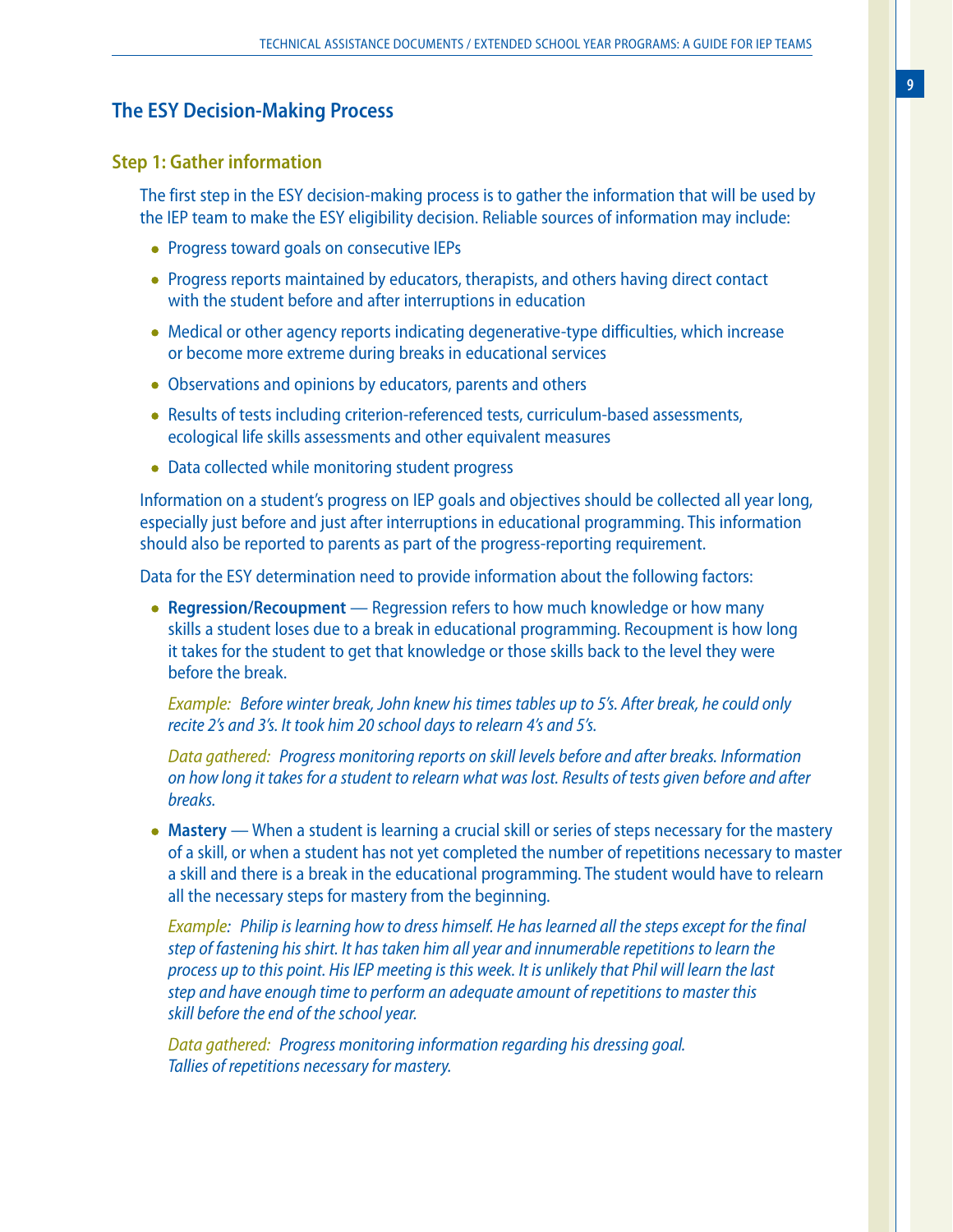• Self-sufficiency and independence - Which skills are necessary for students to gain appropriate levels of self-sufficiency and independence so they are not dependent on a caregiver for basic needs? How do breaks in educational programming affect the mastery of such skills? How much regression occurs and what is the recoupment rate?

*Example: In September, Serena was unable to make requests of any kind. Goals were implemented to address the initiation of requests for bathroom breaks, calming breaks, and/or snacks both in school and in Serena's work experience. In December, Serena made unprompted requests 30 percent of the time and prompted ones 70 percent of the time. Following Christmas break, Serena did not return to these levels until late February.*

*Data gathered: Progress monitoring information from both settings.* 

• **Successive interruptions —** The extent to which successive interruptions in educational programming and the cumulative loss of skills and knowledge suffered during those interruptions in educational programming result in a student becoming so frustrated, lost, or confused that the student withdraws from the learning process

*Example: Jim is a student with multiple disabilities. His teachers and therapists have been working with Jim on toileting skills, from scheduled visits to the bathroom to self-initiated visits. During the spring break, Jim was self-initiating the need to go to the bathroom 50 percent of the time. After the break he regressed to 20 percent of the time.* 

*Data gathered: Progress monitoring data on his toileting goals and objectives. Observational data on a checklist used by his teacher and his family.*

• **Severity of disability** — Is the student's disability severe, such as autism/pervasive developmental disorder, serious emotional disturbance, severe mental retardation, degenerative impairments with mental involvement or severe multiple disabilities?

*Example: Jane has been identified as a student with autism and participates in an autistic support classroom. One of her goals is to learn to transition among daily routines. Progress monitoring data were collected before and after the holiday break. Jane lost 25 percent of her acquired skills.* 

*Data gathered: Information on Jane's diagnosis and its severity can be found in her Evaluation Report. Other information that indicates her level of functioning can be found in reports from her therapists and observations from parents. Progress monitoring data were used to make the determination of how much time Jane needed to recoup after a break.*

An "ESY Checklist" can be found on page 15. It is intended as a tool for collecting data for Step 1 and is not a required component of the IEP process.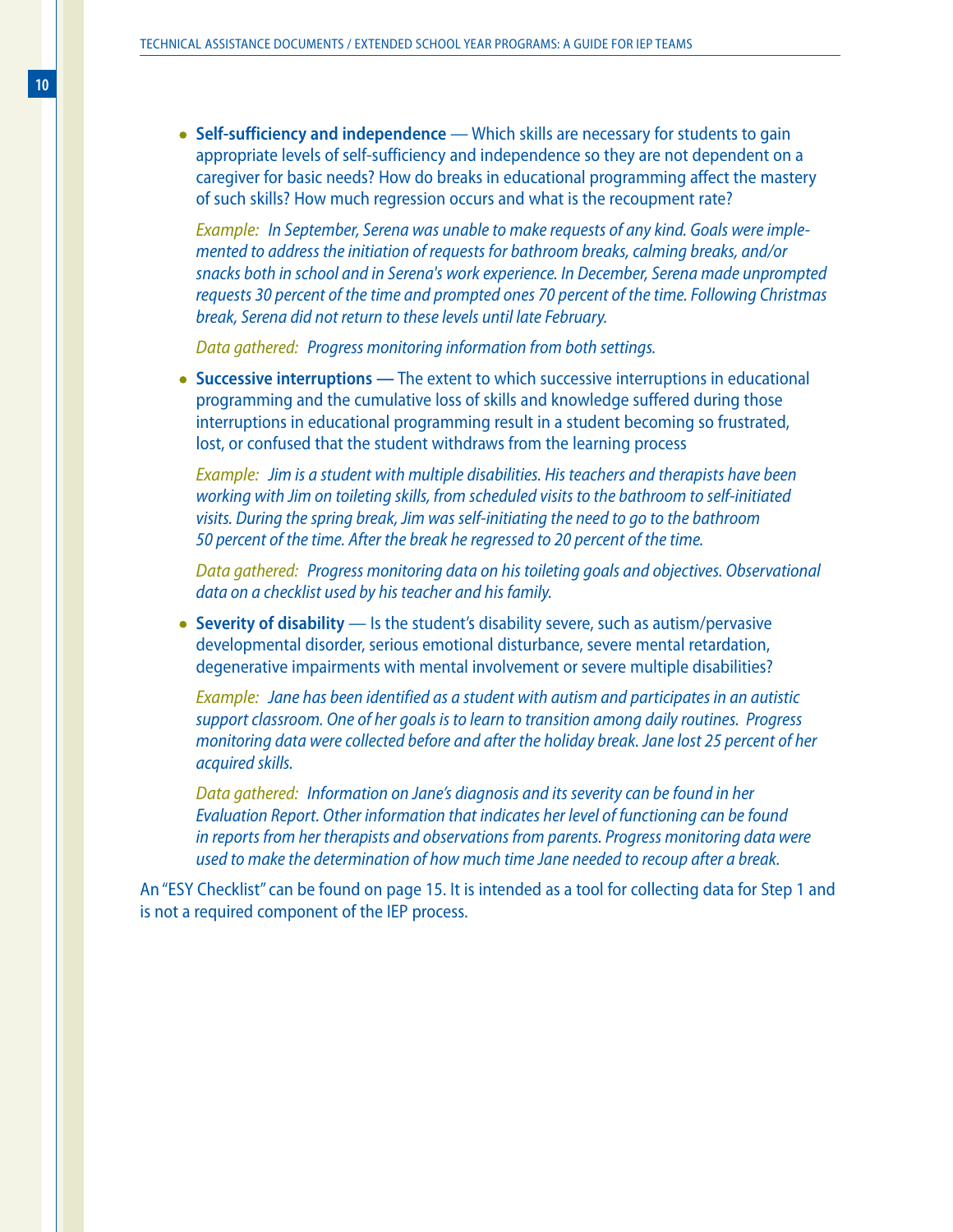#### **Step 2: Make the determination regarding ESY eligibility**

The ESY eligibility determination will be made by the IEP team at the IEP meeting. The following statements can provide guidance in making a decision:

- If after reviewing the factors listed above the IEP team considers it unlikely that the student will attain or maintain skills and behaviors relevant to IEP goals and objectives, the student is eligible for ESY services.
- If a child's IEP team determines, on an individual basis, that ESY services are necessary for the provision of a free appropriate public education (FAPE) as outlined in the IEP, then the child is eligible.
- The IEP team will **not** consider the desire or need for any of the following as the basis for needing ESY services:
	- Day care or respite care services
	- A summer recreation program
	- Other programs or services which, while they may provide educational benefit, are not required to ensure the provision of FAPE

**Step 3: Document the determination on the IEP format (see Figures 1, 2, and 3 on the following pages)**

#### **Step 4: Issue the Notice of Recommended Educational Placement/Prior Written Notice (NOREP/PWN), if appropriate**

The local education agency (LEA) informs parents concerning ESY eligibility or ineligibility by issuing the NOREP/PWN. The NOREP/PWN only needs to be issued if the LEA is:

- Proposing to add ESY services to an IEP that previously did not have it
- Deleting the provision of ESY services from an IEP that previously did have it
- Refusing to initiate the provision of ESY services requested by the parent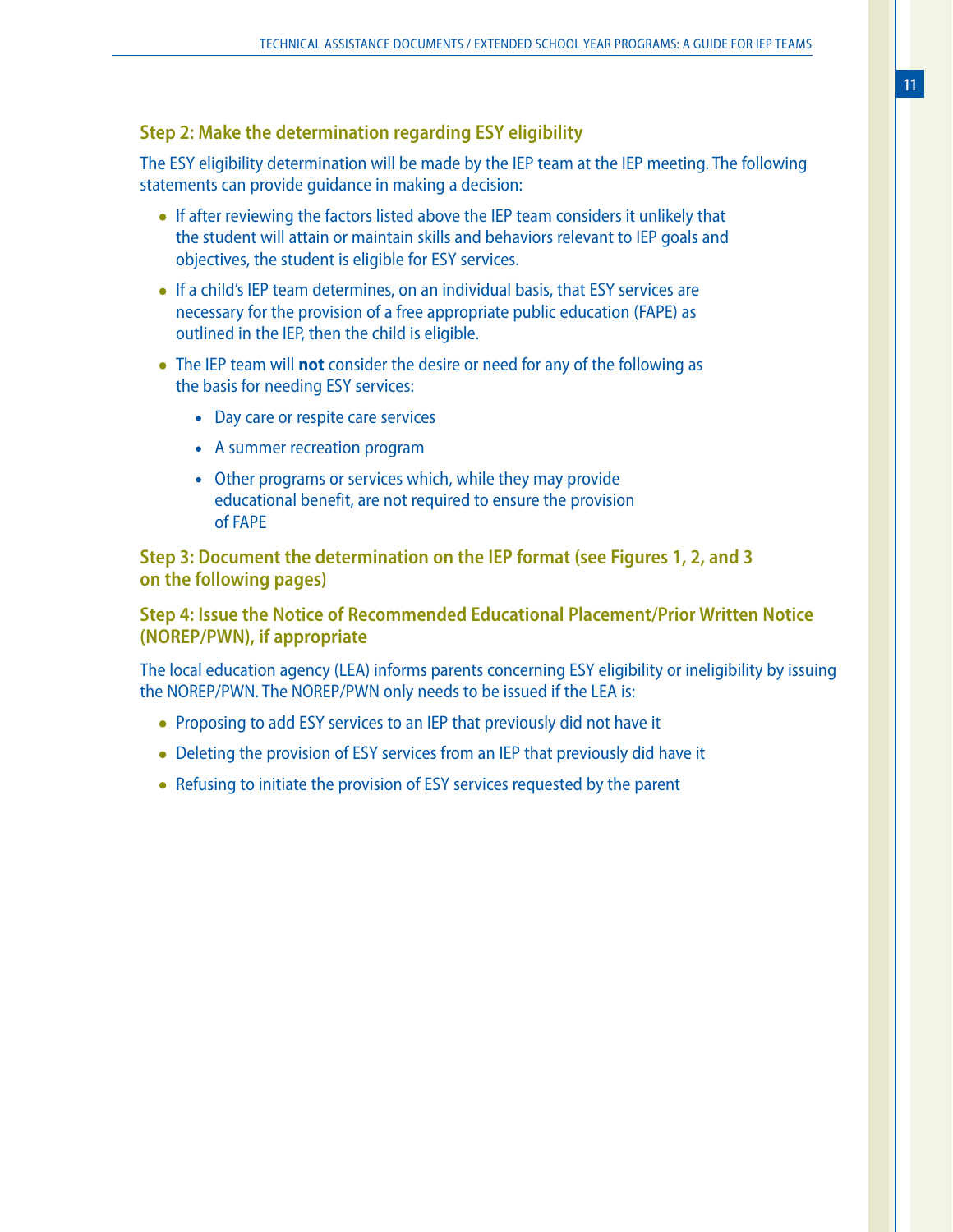|                                                |                                                                            |                                                                                                                                  | VI. SPECIAL EDUCATION/RELATED SERVICES/SUPPLEMENTARY AIDS AND SERVICES/PROGRAM MODIFICATIONS: |                             |
|------------------------------------------------|----------------------------------------------------------------------------|----------------------------------------------------------------------------------------------------------------------------------|-----------------------------------------------------------------------------------------------|-----------------------------|
| EXTENDED SCHOOL YEAR (ESY): The IEP Team<br>μj |                                                                            | has considered and discussed ESY services, and determined that:                                                                  |                                                                                               |                             |
|                                                |                                                                            | Student IS eligible for ESY based on the following information or data reviewed by the IEP team:                                 |                                                                                               |                             |
| 6R                                             |                                                                            | As of the date of this IEP, student is NOT eligible for ESY based on the following information or data reviewed by the IEP team: |                                                                                               |                             |
| The Annual Goals and, when appropriate, Shor   |                                                                            | t-term Objectives from this IEP that are to be addressed in the student's ESY Program are:                                       |                                                                                               |                             |
|                                                |                                                                            |                                                                                                                                  |                                                                                               |                             |
|                                                | If the IEP team has determined ESY is appropriate, complete the following. |                                                                                                                                  |                                                                                               |                             |
| ESY Service to be Provided                     | Location                                                                   | Frequency                                                                                                                        | <b>Projected Beginning Date</b>                                                               | <b>Anticipated Duration</b> |
|                                                |                                                                            |                                                                                                                                  |                                                                                               |                             |
|                                                |                                                                            |                                                                                                                                  |                                                                                               |                             |

**12**

Г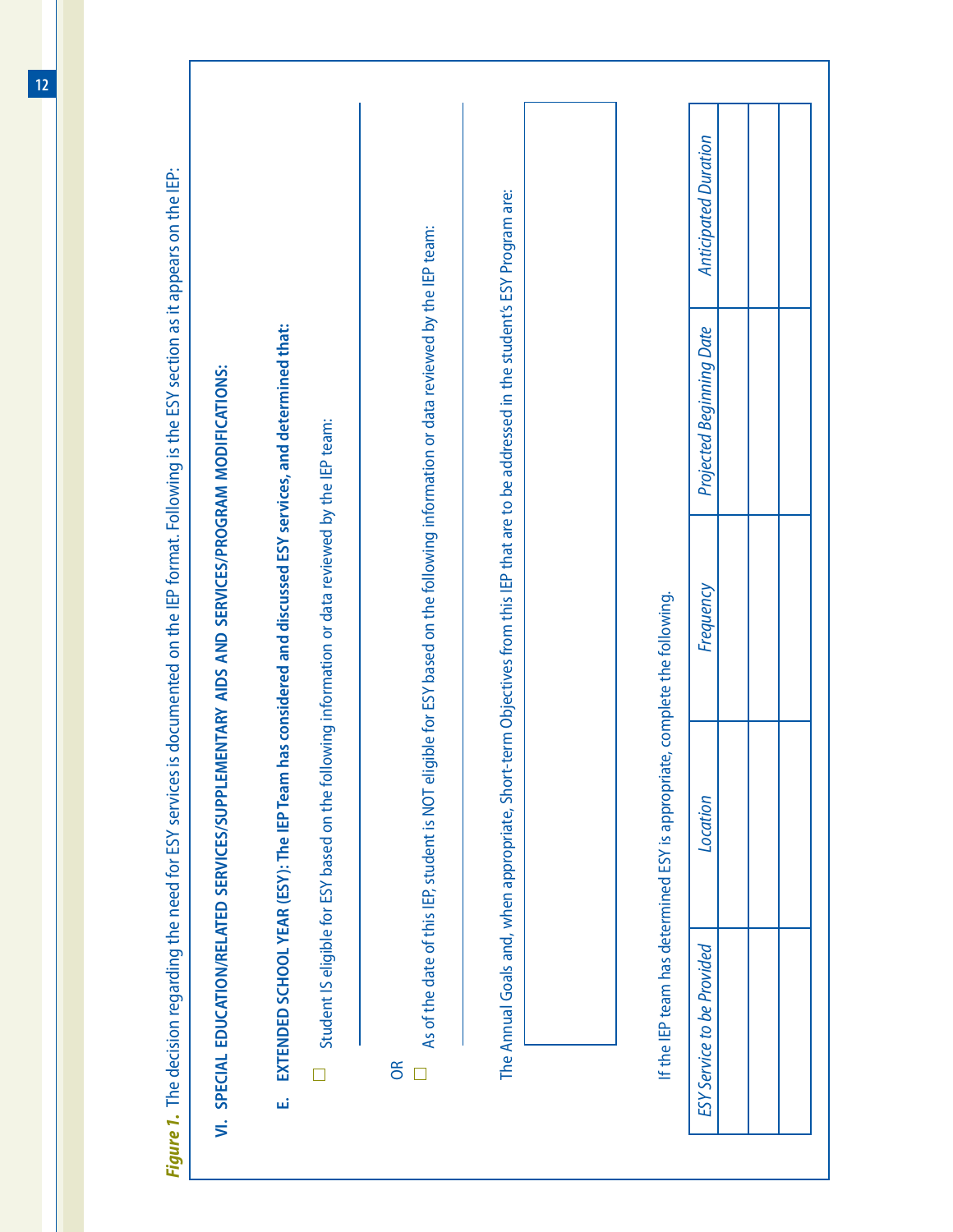Figure 2. If a student has been found eligible for ESY, this section may say: *Figure 2.* If a student has been found eligible for ESY, this section may say:

Г

| E. EXTENDED SCHOOL YEAR: The IEP Team has considered and discussed ESY services, and determined that:<br>Student IS eligible for ESY based on the following information or data reviewed by the IEP team:<br>progress monitoring data on communication and articulation goals<br>$\boxtimes$ | As of the date of this IEP, student is NOT eligible for ESY based on the following information or data reviewed by the IEP team:<br>E | The Annual Goals, when appropriate, Short-term Objectives from this IEP that are to be addressed in the student's ESY Program are: | articulation goal (speech and language)<br>communication goal | If the IEP team has determined ESY is appropriate, complete the following. |
|----------------------------------------------------------------------------------------------------------------------------------------------------------------------------------------------------------------------------------------------------------------------------------------------|---------------------------------------------------------------------------------------------------------------------------------------|------------------------------------------------------------------------------------------------------------------------------------|---------------------------------------------------------------|----------------------------------------------------------------------------|
|                                                                                                                                                                                                                                                                                              |                                                                                                                                       |                                                                                                                                    |                                                               |                                                                            |

| ESY Service to be Provided | Location                                                       | Frequency        | <b>Projected Beginning Date</b> | <b>Anticipated Duration</b> |
|----------------------------|----------------------------------------------------------------|------------------|---------------------------------|-----------------------------|
| special education teacher  | lementary<br>chool)<br>George Washington Ei<br>neighborhood sc | three times/week | July 5, 2012                    | 4 weeks                     |
| speech clinician           | lementary<br>George Washington El                              | two times/week   | July 5, 2012                    | 4 weeks                     |
|                            |                                                                |                  |                                 |                             |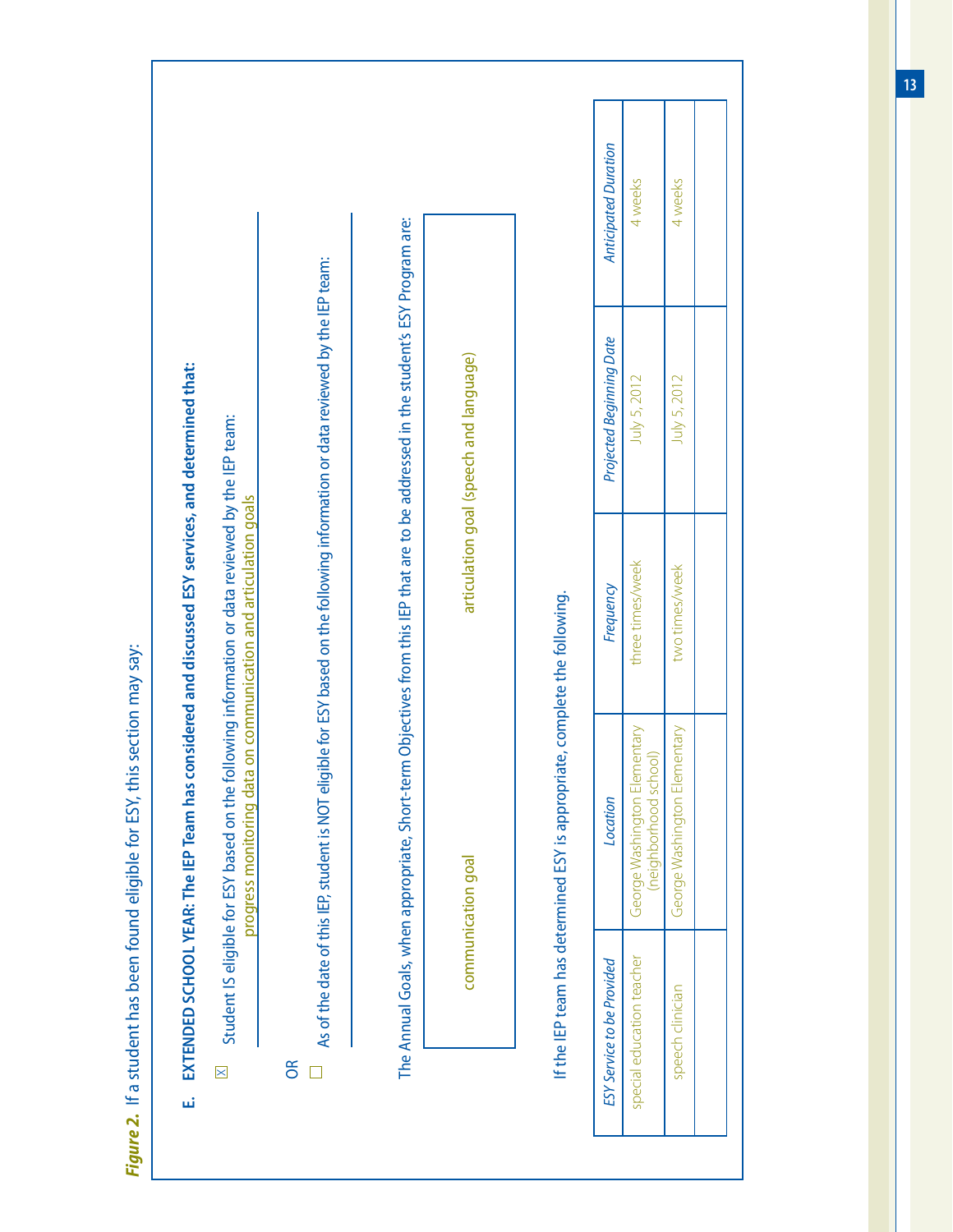Figure 3. If a student has not been found eligible for ESY, this section may say: *Figure 3.* If a student has not been found eligible for ESY, this section may say:

- EXTENDED SCHOOL YEAR: The IEP Team has considered and discussed ESY services, and determined that: E. EXTENDED SCHOOL YEAR: The IEP Team has considered and discussed ESY services, and determined that: ШÌ
- Student IS eligible for ESY based on the following information or data reviewed by the IEP team: Student IS eligible for ESY based on the following information or data reviewed by the IEP team:  $\Box$
- OR

 $\times$ 

As of the date of this IEP, student is NOT eligible for ESY based on the following information or data reviewed by the IEP team:<br>progress monitoring data does not indicate regression/recoupment or mastery issues As of the date of this IEP, student is NOT eligible for ESY based on the following information or data reviewed by the IEP team: progress monitoring data does not indicate regression/recoupment or mastery issues

The Annual Goals, when appropriate, Short-term Objectives from this IEP that are to be addressed in the student's ESY Program are: The Annual Goals, when appropriate, Short-term Objectives from this IEP that are to be addressed in the student's ESY Program are:

If the IEP team has determined ESY is appropriate, complete the following. If the IEP team has determined ESY is appropriate, complete the following.

| Location |
|----------|
|          |
|          |
|          |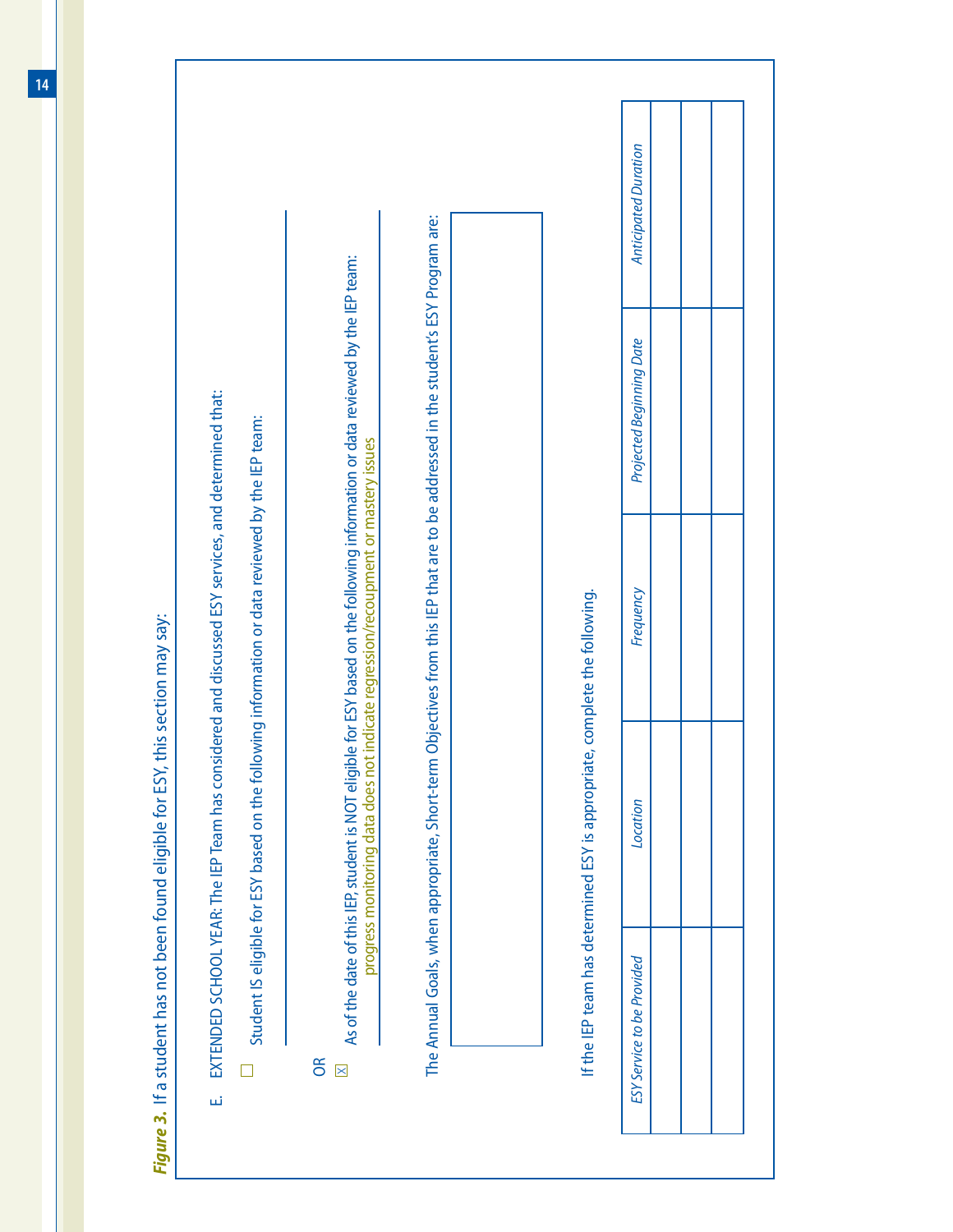#### **The ESY Checklist on the following pages can be removed from this packet and reproduced for use with individual students.**

*If the answer selected is bolded, it is an indication of possible eligibility for ESY services. There is no minimum score for a student to qualify for ESY.*

## **ESY Checklist**

Student's Name **and the student of the student** of the student of the student of the student of the student of the student of the student of the student of the student of the student of the student of the student of the st Data Collector's Name

1. Did the student receive ESY services in the past? [Review previous IEPs, section IV. (D.)] **Yes** No Dates: **Wese** No Dates:  $\Box$ 

#### **Progress on goals and consecutive IEPs**

2. Do the present education levels between the student's current IEP and previous IEPs indicate progress toward goals? [Review the last and current IEPs, section II]

\_\_\_\_\_ Yes \_\_\_\_\_ **No**

3. Do the goals and short-term objectives between the student's current IEP and previous IEPs indicate progress toward the goals? [Review the last and current IEPs, section V]

\_\_\_\_\_ Yes \_\_\_\_\_ **No**

4. Did the student master any of his/her goals from the previous or current IEP? [Review the last and current IEPs, section V]

\_\_\_\_\_ Yes \_\_\_\_\_ **No**

5. Does the student's IEP progress report indicate progress made on current goals and objectives? [Review the current IEP, section V, or other appropriate documentation]

\_\_\_\_\_ Yes \_\_\_\_\_ **No**

6. Has the student demonstrated self-sufficiency and independence from caretakers on any of his/her goals, if appropriate? [Review the current IEP, section V]

\_\_\_\_\_ Yes \_\_\_\_\_ **No** \_\_\_\_\_ Not Applicable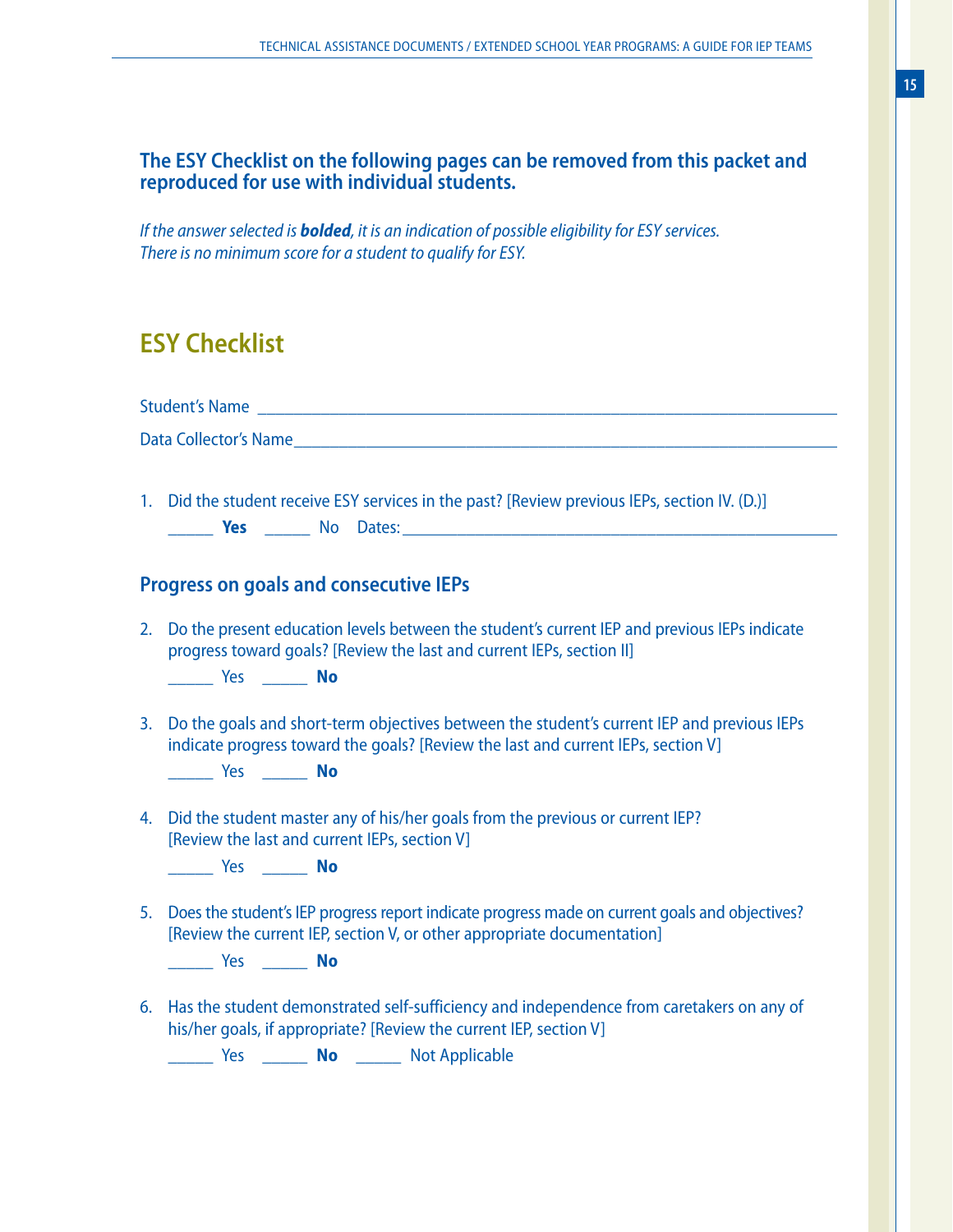#### **Progress reports maintained by therapists**

7. If the student received therapy, do reports of the therapist indicate the student made progress? [Consult with therapist(s) involved and check cumulative record file for reports.]

\_\_\_\_\_ **Yes** \_\_\_\_\_ No \_\_\_\_\_ Not Applicable

#### **Reports by parents**

8. Are there any reports by the parent(s) regarding negative changes in adaptive behaviors or in other skill areas? [Check files for letters or notes, assignment book, parent comment section of report cards, etc.]

\_\_\_\_\_ **Yes** \_\_\_\_\_ No

#### **Medical reports**

9. Are there any medical or other agency reports indicating degenerative-type difficulties which increase or become more extreme during breaks in educational services? [Consult nurse and check cumulative folder]

\_\_\_\_\_ **Yes** \_\_\_\_\_ No

#### **Observation and opinions of educators**

- 10. Has information from other school staff who work with this student been provided regarding the relevant factors (i.e., regression/recoupment, mastery, self-sufficiency, or successive interruption) that indicates any concerns in one or more of these areas? [Check report card comments, interview staff]
	- \_\_\_\_\_ **Yes** [information indicates concern]
	- \_\_\_\_\_ No [information indicates no concerns]
	- **Not Applicable [no information provided]**
- 11. Is there data indicating that successive interruptions in educational programming (e.g., winter break, summer vacation, etc.) resulted in a consistent pattern of withdrawal from the learning process? [Check baseline data, anecdotal records or interview staff]

\_\_\_\_\_ **Yes** \_\_\_\_\_ No

#### **Results of tests**

12. Do the student's grades and report card indicate progress? [Check grade book, report cards, interview other staff]

\_\_\_\_\_ Yes \_\_\_\_\_ **No**

13. Do results of tests such as criterion-referenced tests, curriculum-based assessments, ecological life-skills assessments, or other equivalent measures (e.g., portfolio assessment, end of unit tests, etc.) indicate progress? [Check report cards, cumulative folders, and other staff]

\_\_\_\_\_ Yes \_\_\_\_\_ **No**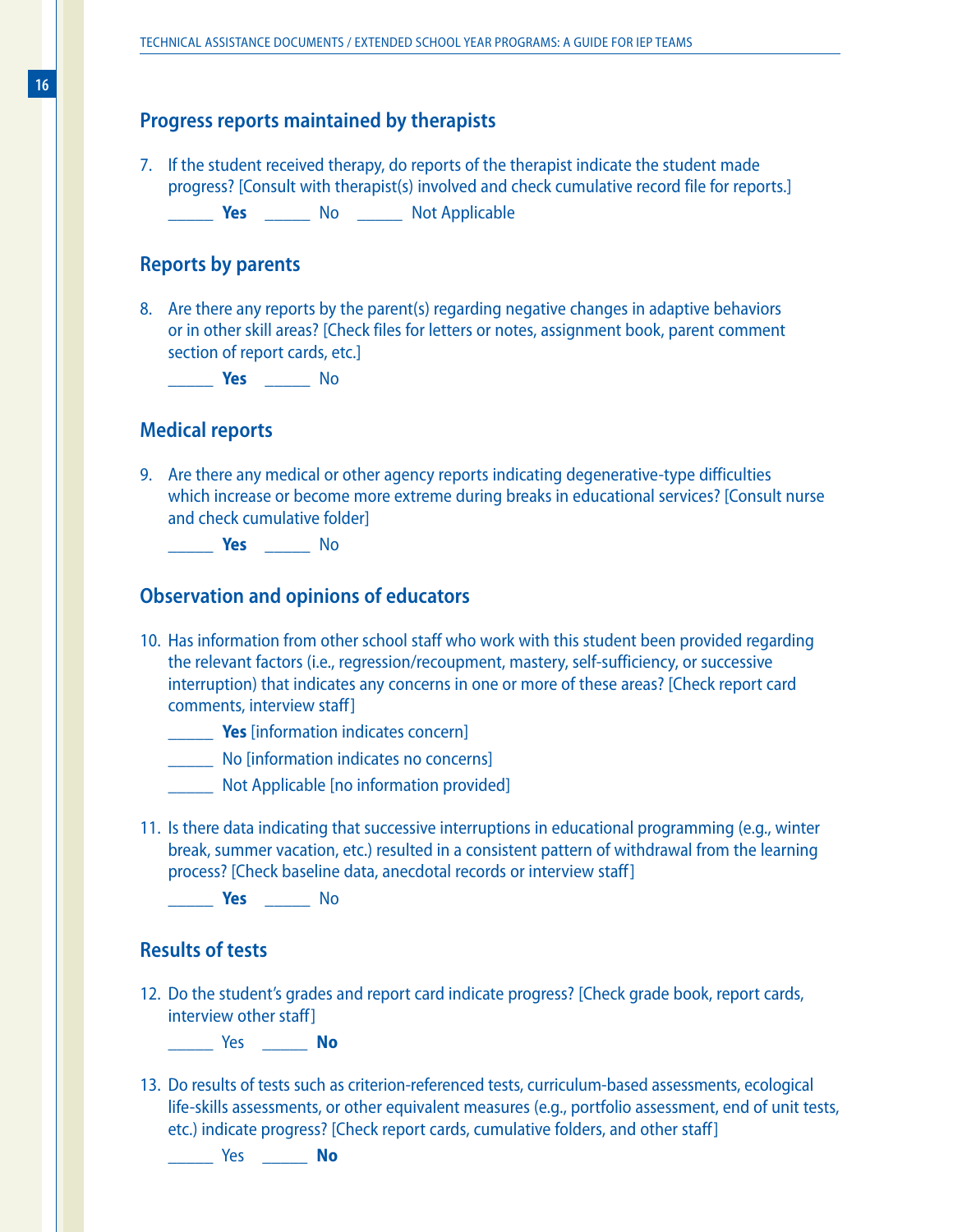#### **Technical Assistance Documents**

# **Determining an Individual Student's Need for Extended School Year Services: Q and A**

This Q and A was developed as a technical assistance document to support the implementation of Extended School Year (ESY) services. The Basic Education Circular (BEC) 22 Pa. Code §14.132 "Extended School Year Eligibility" should be viewed as the primary source of information for determining ESY services. For the most recent BEC, visit the PDE website at www.education.state.pa.us and select Codes and Regulations, Basic Education Circulars.

#### **Determination of Eligibility**

#### **1. Who is eligible for ESY services?**

Potentially, any student with a disability is eligible for ESY services and must be considered for ESY eligibility at each IEP team meeting. This annual consideration also applies to students who are attending Approved Private Schools (APS) or other such facilities. APSs must share necessary information with the responsible LEA so the IEP team can make a timely decision. Students who will regress and fail to recoup such that free appropriate public education (FAPE) will be denied unless ESY is provided will be determined to be eligible for ESY services. Eligibility for ESY services and/or the type, amount, duration or location of services cannot be limited based on the category or the degree of the child's disability.

#### **2. Must a district provide ESY services to students who have been enrolled in private schools by the district in order to provide FAPE?**

Yes. When a student is placed in a private school or agency setting by the LEA through a contractual agreement as the appropriate placement for provision of special education and related services, that student retains all the rights of a child with a disability who is served by a public agency [34 CFR §300.146(c) *Responsibility of State Educational Agency (SEA)*]. If the IEP team determines that ESY services are appropriate, services must be provided.

#### **3. Must an LEA provide ESY services to parentally placed private school students?**

No. For students who have been placed in private schools by their parents, the policy is the same as that during the school year. There is no individual entitlement to services.

Following the established formula in the IDEA, each IDEA-B subgrantee (in Pennsylvania intermediate units) must expend a proportional amount of their federal Part B subgrants for the provision of services to parentally placed students with disabilities enrolled in private schools. The implementing regulations at 34 CFR §300.137(b)(1) *Equitable Services determined* require that subgrantees consult with representatives of private school children with disabilities to discuss the provision of services. The results of this consultation must include:

- Determination of which students will receive services
- What services will be provided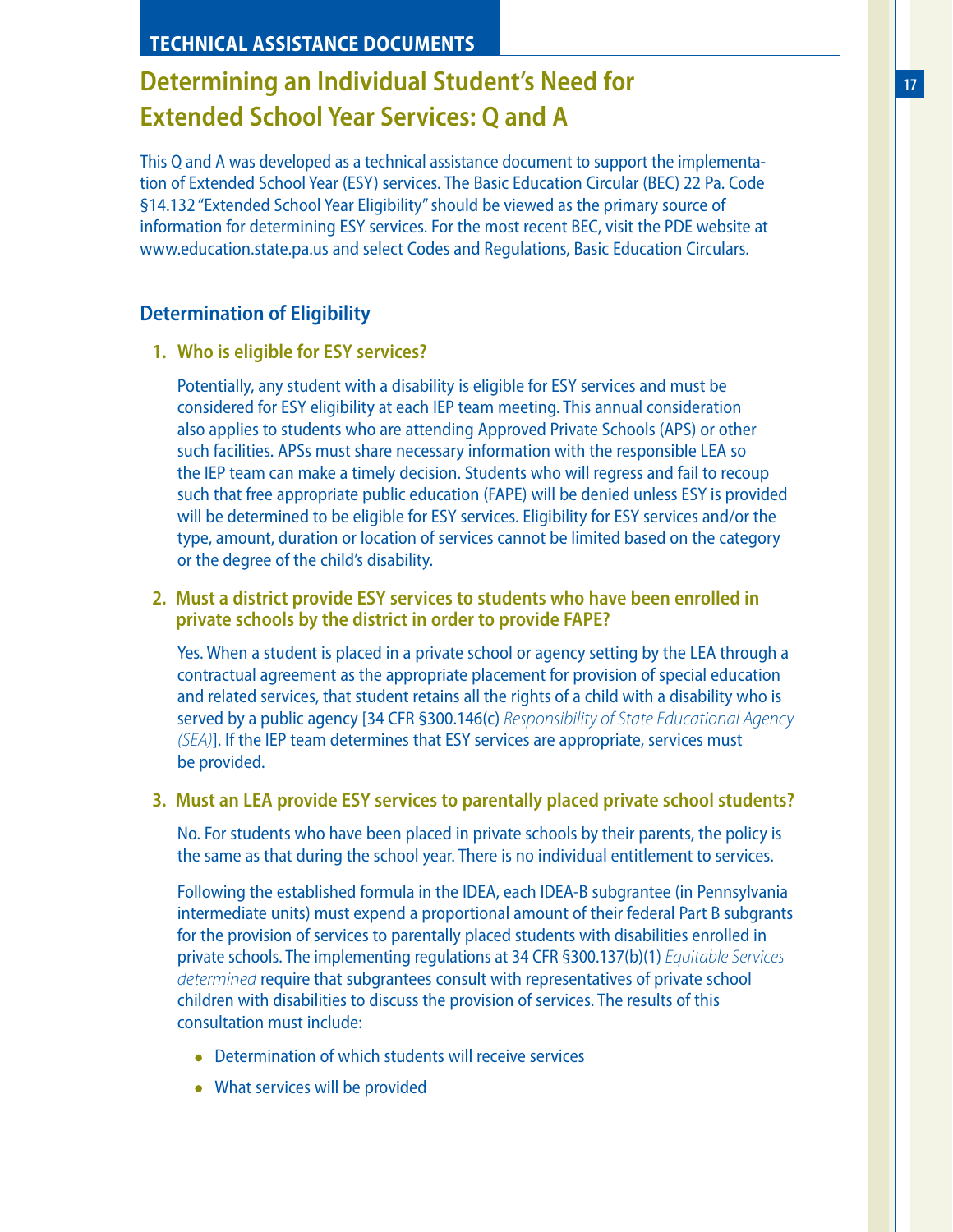- How and where services will be provided
- How and when services will be evaluated

Services are to be provided in accordance with the decision made by the subgrantee and input from the private schools. A subgrantee may choose to provide ESY to some parentally placed private school students, but there is no obligation to do so. Refer to BEC §300.403 "Special Education Services to Nonpublic School Students" for additional information.

#### **4. How is FAPE defined in reference to ESY services?**

When considering an individual child's need for ESY services, the IEP team must remember that the question is not whether FAPE is being provided in the ESY program, but whether ESY services are necessary in order for the child to receive FAPE.

There is no special definition of FAPE in reference to ESY. However, FAPE is defined in federal regulations at 34 CFR §300.17 *Free appropriate public education* as: "...special education and related services that:

- (a) Are provided at public expense, under public supervision and direction, and without charge;
- (b) Meet the standards of the State Education Agency, including the requirements of this part;
- (c) Include an appropriate preschool, elementary school, or secondary school education in the State that is involved; and
- (d) Are provided in conformity with an individualized education program (IEP) that meets the requirements of §§300.320-300.324."

The implementing regulations at 34 CFR §300.101(a) *Free appropriate public education* require that "a free appropriate public education must be available to all children residing in the State, between the ages of 3 and 21, inclusive." FAPE requires the provision of special education and related services to the extent necessary to enable the child to appropriately progress in the general curriculum and appropriately advance toward achieving the goals set out in the child's IEP. FAPE must be made available to any individual child with a disability who needs special education and related services, even though the child has not failed or been retained in a course or grade and is advancing from grade to grade. The fact that a student has made progress toward annual goals or has met annual goals during the school year also does not exclude a student from receiving ESY services.

#### **5. What criteria should be used in determining ESY services?**

No single criterion has been identified as the determining factor for ESY services. Decisions of eligibility for ESY services remain an IEP team decision and are not limited by a formula or single measure. The IEP team must consider the following factors; however, no single factor will be considered determinative:

- Regression
- Recoupment
- Whether student's regression and recoupment make it unlikely that the student will maintain skills and behaviors relevant to IEP goals and objectives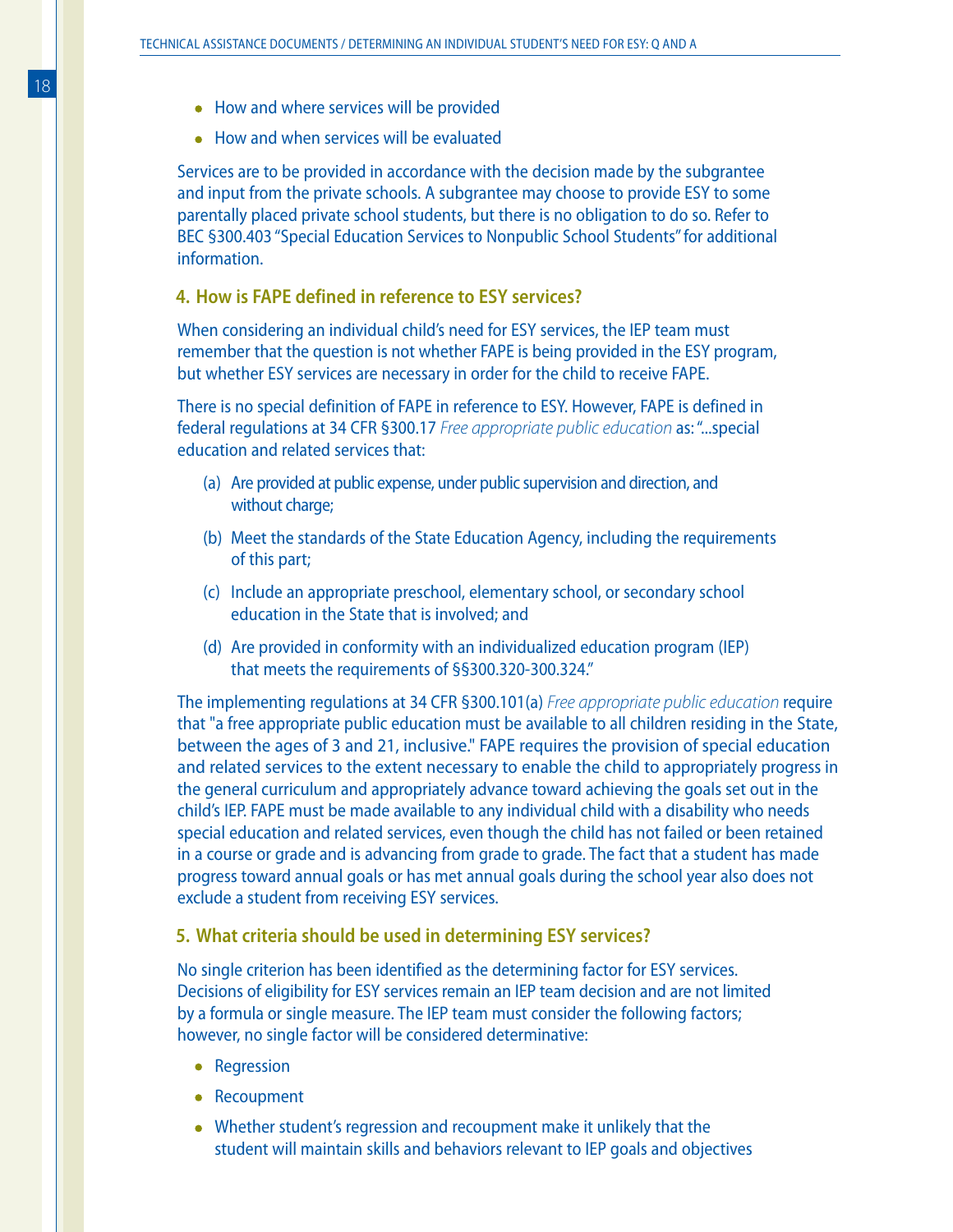- The extent to which the student has mastered and consolidated an important skill or behavior at the point when educational programming would be interrupted
- The extent to which a skill or behavior is crucial for the student to meet the IEP goals of self-sufficiency and independence from caretakers
- The extent to which successive interruptions in educational programming result in a student's withdrawal from the learning process
- Whether the disability is severe, such as autism/pervasive developmental disorder, serious emotional disturbance, severe mental retardation, degenerative impairments with mental involvement and severe multiple disabilities

#### **6. What criteria are inappropriate for determining ESY services?**

ESY services are required for those students with disabilities who require these services in order to receive FAPE. The need for ESY is **not** to be based on the need or desire for:

- Child care
- Respite care
- A summer recreation program
- Other programs or services which, while they may provide educational benefit, are not required to ensure the provision of FAPE

#### **7. What information should be used to determine ESY eligibility?**

The consideration of both formal and informal evaluations, as well as documentation of individual student performance, are valuable in assisting an IEP team in determining need and extent of ESY services for a student. Reliable sources of information may include the following:

- Progress on goals in consecutive IEPs
- Progress reports maintained by educators, therapists and others having direct contact with the students before and after interruptions in the education program
- Reports by parents of negative changes in adaptive behaviors or on other skill areas
- Medical or other agency reports indicating degenerative-type difficulties, which increase or become more extreme during breaks in educational services
- Observations and opinions by educators, parents and others
- Results of tests including criterion-referenced tests, curriculum-based assessments, ecological life skills assessments and other equivalent measures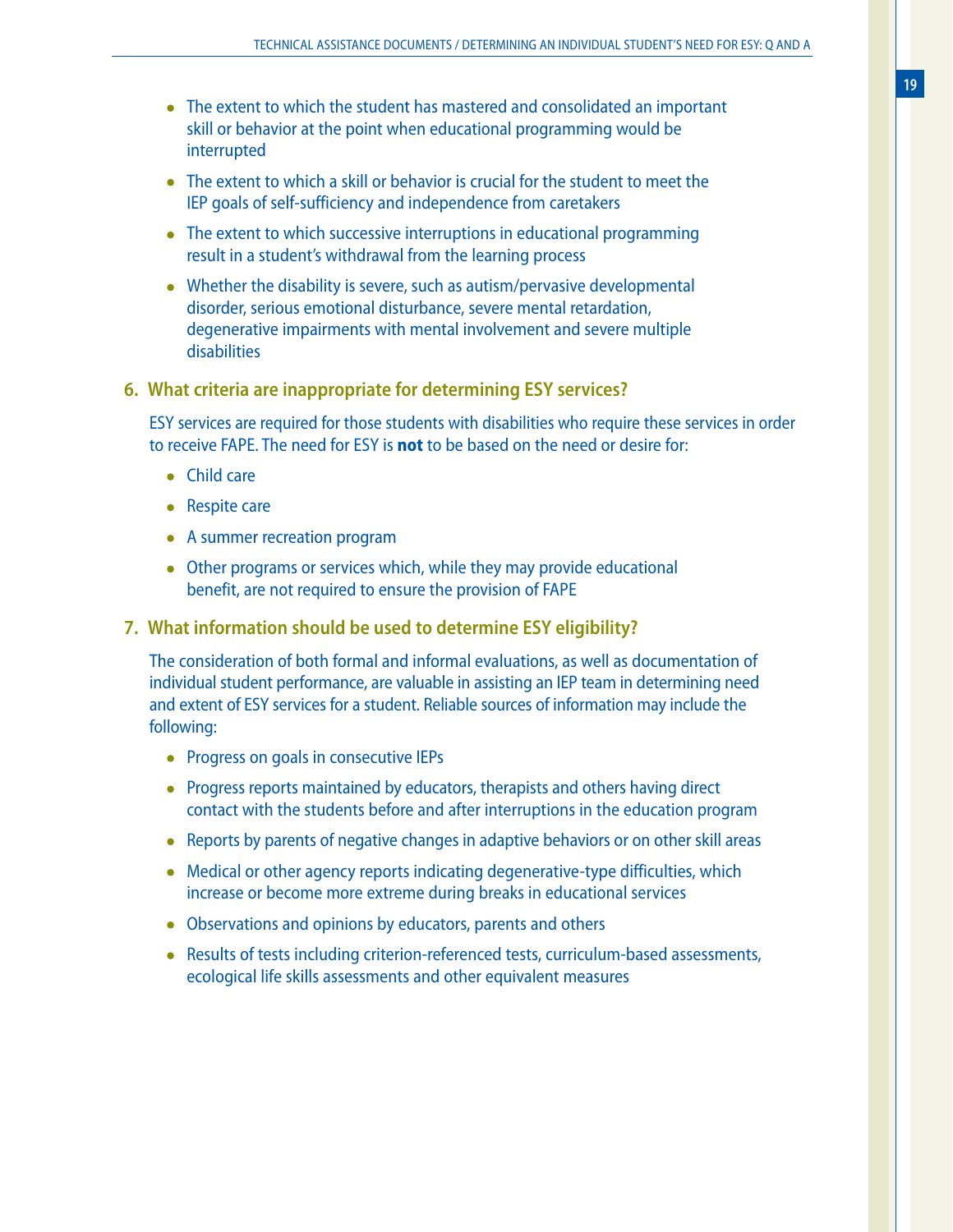#### **8. Are there federal definitions of criteria for the terms "regression" and "recoupment"?**

No. According to the comments and discussion of 34 CFR §300.106 *Extended school year services*, the definition of the terms "regression" and "recoupment" is at the discretion of state education agencies. Chapter 14 defines these terms in this way:

- **Regression** whether the student reverts to a lower level of functioning as evidenced by a measurable decrease in skills or behaviors that occurs as a result of an interruption in educational programming
- **Recoupment** whether the student has the capacity to recover the skills or behavior patterns in which regression occurred to a level demonstrated prior to the interruption of educational programming

#### **9. Does the IDEA include specific questions that must be addressed when considering a student's need for ESY services?**

No. As previously noted, potentially any student with a disability may need ESY services. However, there is no quantifiable standard in statute or case law that is applicable to all students. It is ultimately a team decision based on the specific needs of an individual student and on the likelihood of that student receiving FAPE in the absence of ESY services.

The following guiding questions may be useful to making a determination:

- Did the student receive ESY services in the past?
- Do the present education levels between the student's current IEP and previous IEPs indicate progress toward the goals?
- Do the goals and objectives between the student's current IEP and previous IEPs indicate progress toward the goals?
- Did the student master any of his/her goals from the previous or current IEP?
- Does the student's IEP progress report indicate progress made on current goals and objectives?
- Has the student demonstrated self-sufficiency and independence from caretakers on any of his/her goals, if appropriate?
- If the student received therapy, do the therapist's reports indicate that the student made progress?
- Are there any reports by the parents regarding positive or negative changes in adaptive behaviors or in other skill areas?
- Are there any medical records addressing medical conditions that warrant concern (e.g., medications, seizures, substance abuse)?
- Has information from other school staff who work with this student been provided regarding the relevant factors, (i.e., regression/recoupment, mastery, self-sufficiency, motivation and trust, or the student's progress)?
- Is there data indicating that successive interruptions in educational programming (e.g., winter break, summer vacation) resulted in a consistent pattern of withdrawal from the learning process, (i.e., a lack of motivation)?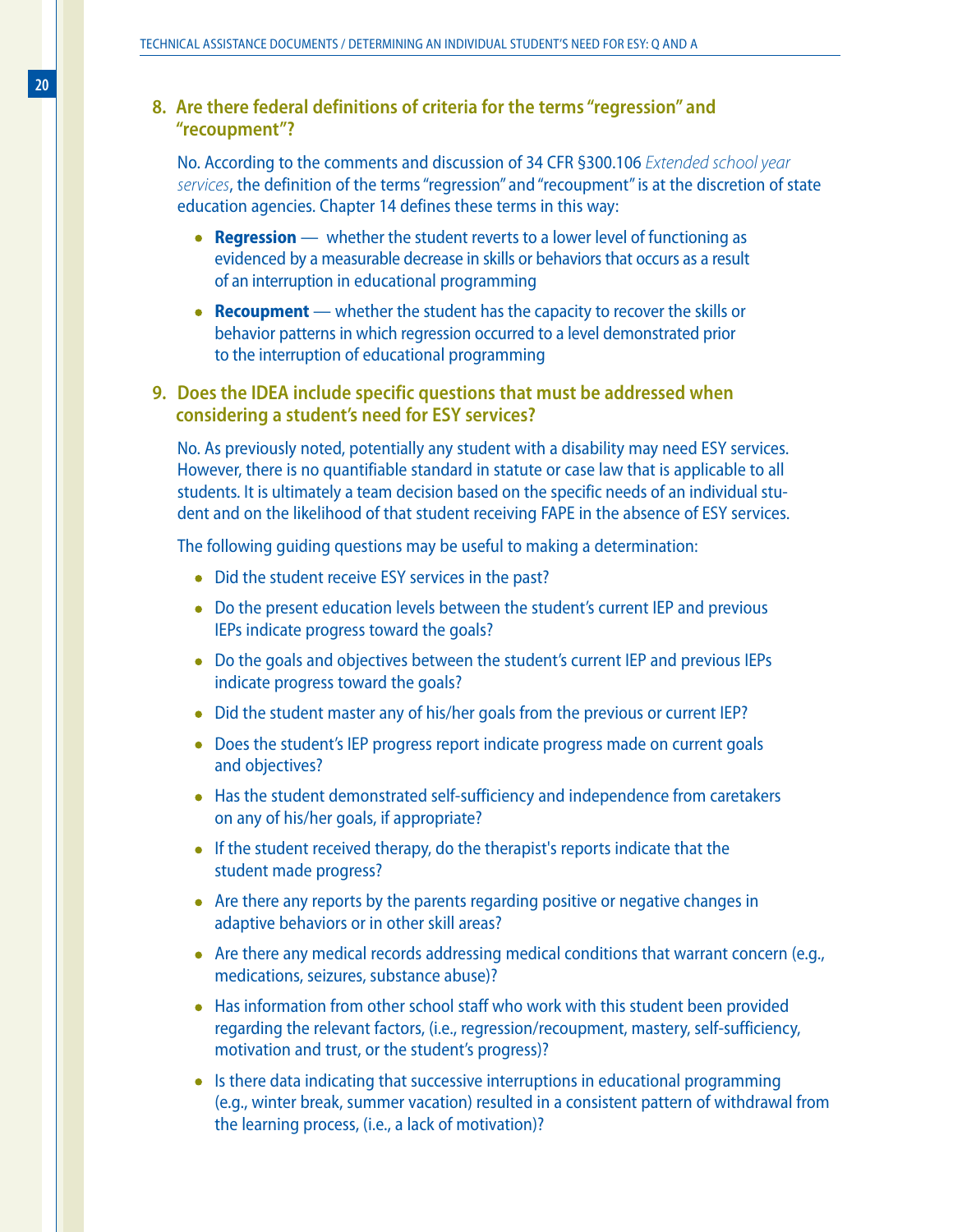- Do the student's grades and report card indicate progress?
- Do results of tests such as criterion-referenced tests, curriculum-based assessments, ecological life skills assessments; other assessments (e.g., portfolio assessment, end of unit tests) indicate progress?

#### **10. Are related services and transportation to be considered along with special education services when determining need for ESY services?**

Yes. In its *Letter to Baugh*, 211 IDELR 481 (OSERS, August 12, 1987), the U.S. Department of Education, Office of Special Education Programs (OSEP), stated the following pertaining to the obligation of school districts to provide related services including transportation and therapy services to students who are in need of and receiving such services during the school year: "...to the extent that the extended placement differs from the regular school placement, the need for related services may also differ in the extended school year placement." The IEP team is to consider all the needs of the student when determining need for ESY services. If a student requires transportation to benefit from ESY services, then transportation must be provided.

#### **11. Must ESY determination be documented in the NOREP?**

If the IEP team determines that a student is eligible for ESY services and that eligibility is a change in the provision of FAPE for the student, the determination is documented in the IEP and the NOREP is issued to the parents. If the IEP team determines that the student is not eligible for ESY services, and this determination is not a change in FAPE, the decision is documented on the IEP. If the parent requests ESY services but the IEP team does not see the provision of the requested ESY services as necessary for the provision of FAPE, the LEA documents its refusal on the NOREP.

#### **12. Is it possible for a student to receive only related service(s) during the ESY period?**

Yes. The purpose of ESY services is to ensure the provision of FAPE. The IEP team reviews the student's progress on the IEP as a whole, utilizing a variety of criteria. Special education, related services, or both, may be deemed necessary. The determination of the appropriate related services is based on the IEP team's determination of what is needed to ensure the provision of FAPE during the entire year. In some cases, related services may be provided in the absence of specially designed instruction for the ESY period. Examples include the provision of physical therapy to prevent substantial regression of motor skills, or orientation and mobility services in home, school, or community settings. See *Letter to Baugh*, 1987.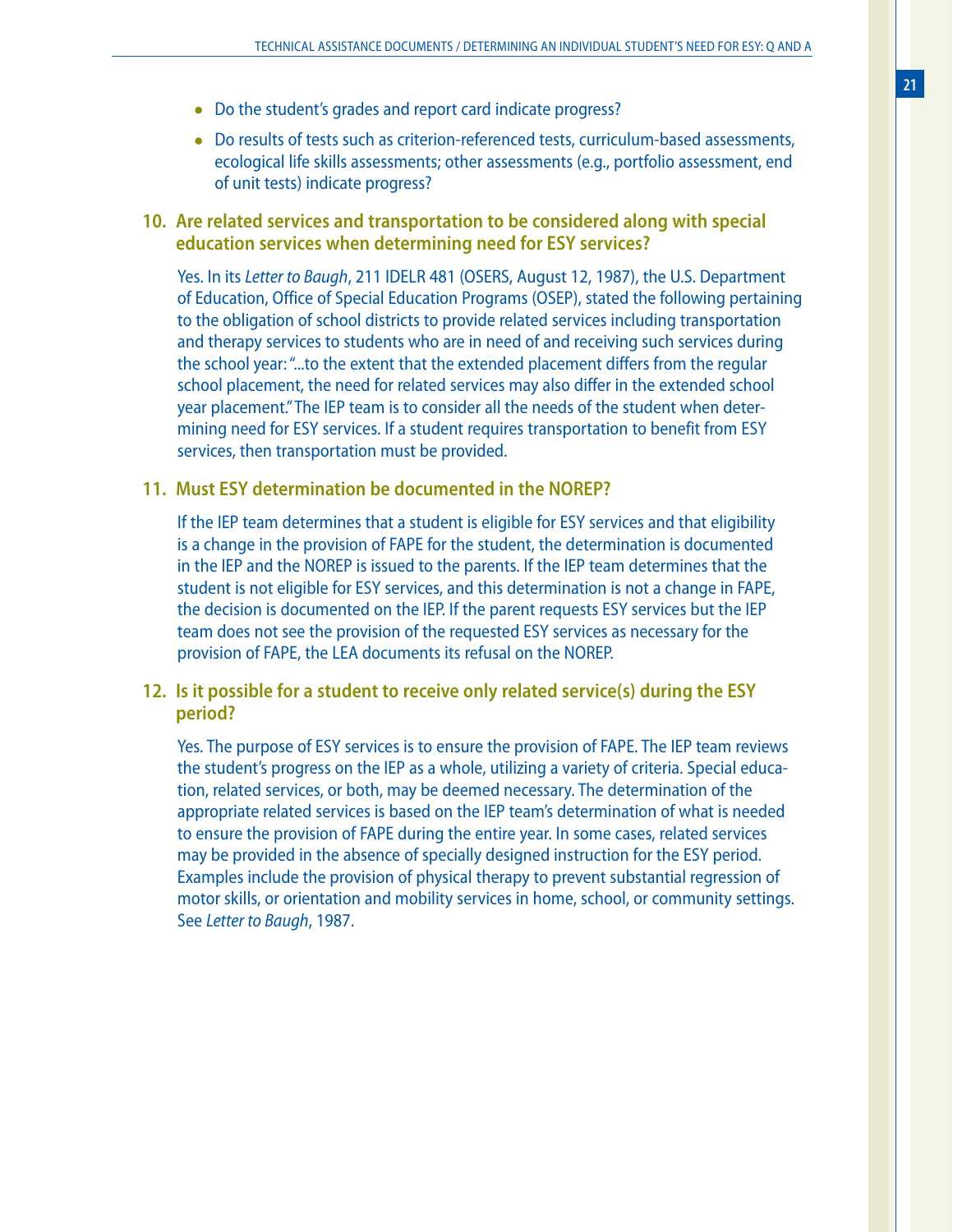#### **Service Delivery Models**

#### **13. Is there more than one type of service delivery model that can be considered?**

Yes. The IEP team must determine the appropriate service delivery model based on the needs of the individual student. However, LEAs are not required to create new programs merely to provide ESY services in integrated settings if they do not provide services at that time for nondisabled children. Some common delivery models include the following:

- "Take-home" instructional materials
- Behavioral or other training for parents or program staff
- Itinerant teacher services
- Consultation
- Tutorials
- Services contracted through community or outside agencies or APSs

#### **14. May the LEA unilaterally limit the ESY service's type, amount and/or duration?**

No. Federal regulations at 34 CFR §300.106(a)(3) state that, "an LEA…may not unilaterally limit the type, amount, or duration of [ESY] services." OSEP has issued a policy letter stating that limiting the duration of summer services for students with disabilities "...would violate the basic requirement that programs be designed to meet the individual needs of each child" (*Letter to Baugh*, 1987). Any predetermination or set policy on the amount of time ESY will be provided is contrary to the regulations. Individual determinations of the number of weeks, days per week, and minutes per day must be based on each student's unique needs.

#### **15. ESY services are often provided during summer vacation. Is this the only time these services can be provided?**

No. If the IEP team determines that the student needs ESY services beyond the LEA's established 180-day school year, then a plan must be developed to provide the needed services. The comments section referencing 34 CFR §300.106 states "there is nothing in §300.106 that would limit the public agency from providing ESY services to a child with a disability during times other than the summer such as before and after school hours or during school vacations, if the IEP Team determines that the child requires ESY services during those time periods in order to receive FAPE." *(Fed. Reg, Vol. 71, No.156, p. 46582).* This may include services beyond summer school periods or even breaks shorter than summer, if evidence suggests this is necessary. The IEP team must determine the content and time period of the ESY services, based on individual student need.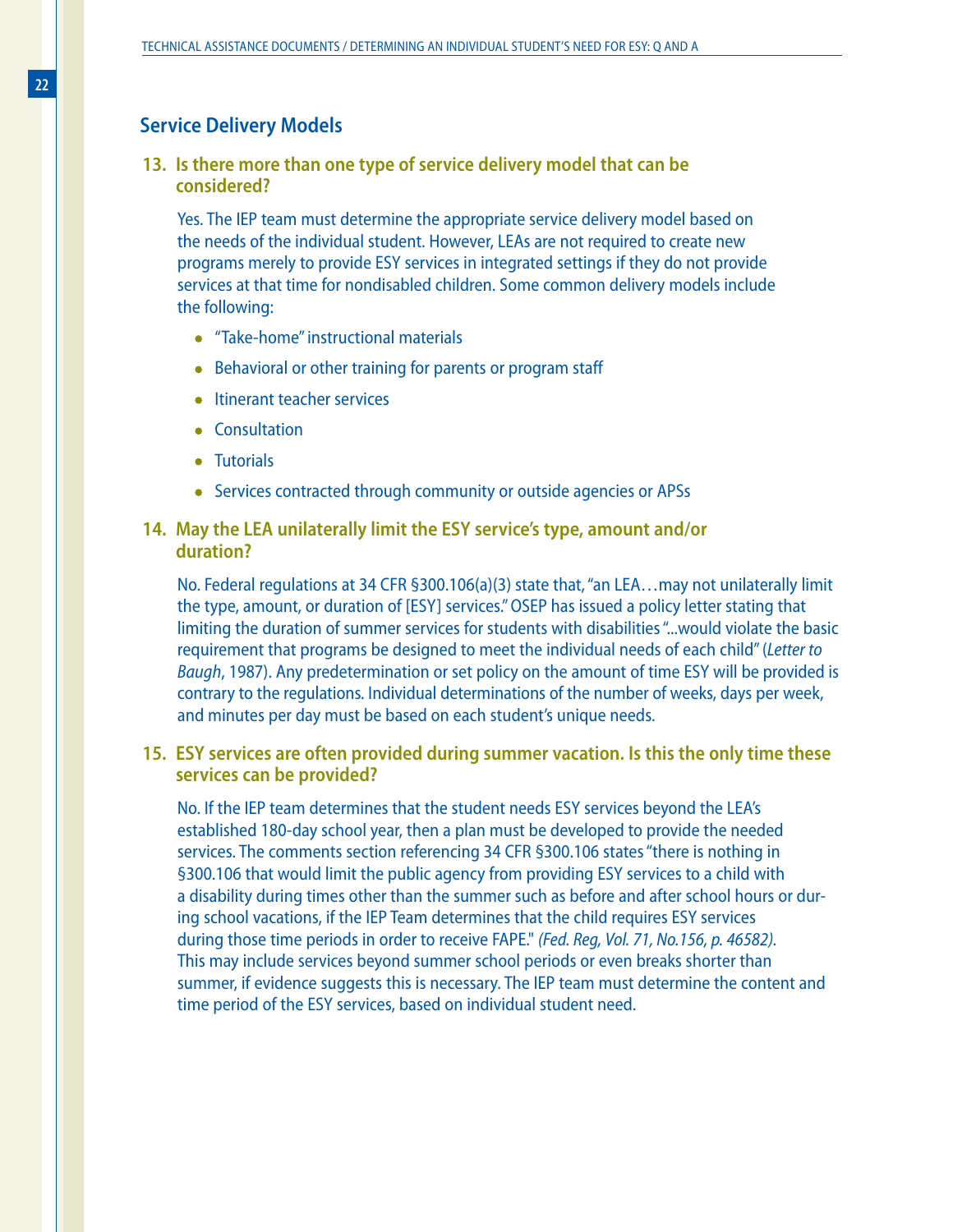#### **IEP Requirements**

#### **16. How are ESY services to be described on the IEP?**

ESY services need to be described in such a manner that all parties to the IEP process are clear about the services to be provided. Although it is not necessary to complete a new IEP form for ESY services, it is necessary to document the goals and short-term objectives (when appropriate) to be addressed during ESY services, including a description of the program, dates and anticipated duration, frequency and location of the educational program. "Location" for the purposes of documentation on an IEP means the type of setting in which services will be delivered (e.g., physical therapy suite, job site in the community, special education classroom).

#### **17. Must separate IEP goals, including benchmarks or short-term objectives, other than those from the regular school year be developed for ESY?**

No. However, the goals for ESY services should be specific to the needs of the student during that period when services are to be provided. It may be that not all goals and short-term objectives or benchmarks from the regular school year are pertinent for the individual student's ESY needs; this should be evident on the IEP. It is unanticipated that skills or related services that were not previously addressed on the student's IEP would be identified for ESY services. Typically, the goals, including benchmarks and short-term objectives, addressed through ESY services, will be an extension of those on the current-year IEP. In some instances, however, new goals may be necessary to ensure that appropriate services are provided during the ESY period.

#### **18. Are additional reports to parents on progress during the duration of services for ESY required?**

If ESY services are being delivered through a summer school model and nondisabled students attending summer school receive progress reports, then students receiving ESY services at this time should do so as well. In circumstances when a progress report is not required, an LEA may choose to provide information on the student's progress to parents for use in future IEP team decisions concerning ESY.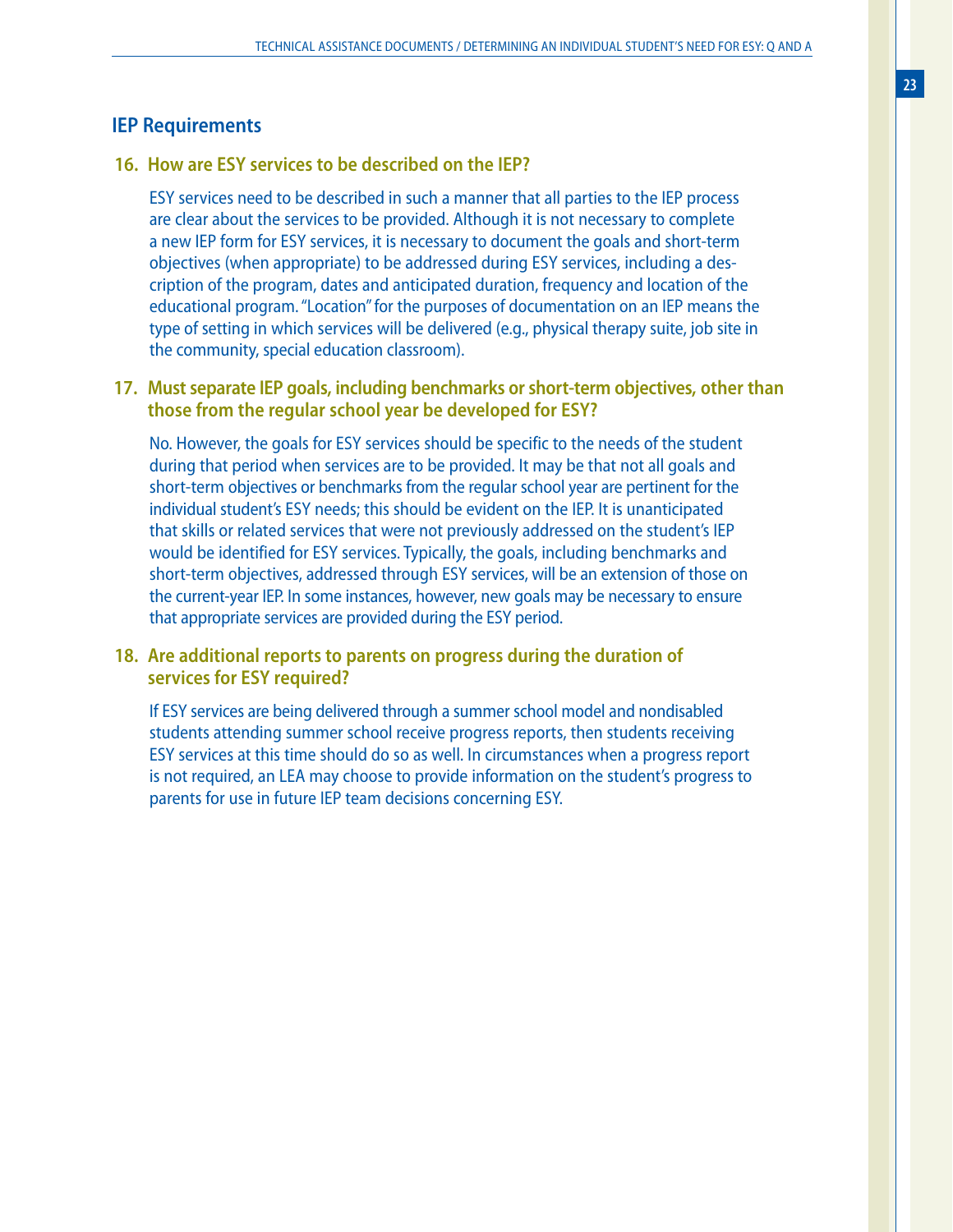## **REFERENCES**

#### **State Board of Education Regulations**

22 Pa. Code Section 14.132

#### **Basic Education Circulars**

(For the most recent BECs, visit the PDE website at www.education.state.pa.us and select Basic Education Circulars (BECS).

BEC 22 Pa. Code §14.132 "Extended School Year Eligibility" BEC 34 CFR §300.450 "Special Education Services to Nonpublic School Students"

#### **Federal Statutes**

20 U.S.C. Section 1400 et. seq., (IDEA)

#### **Federal Regulations**

34 CFR. Part 300

#### **Other**

*Armstrong v. Kline*, 476 F. Supp. 538 (E.D. Pa. 1979) *Letter to Baugh*, [211 IDELR 481] (OSERS, August 12, 1987)